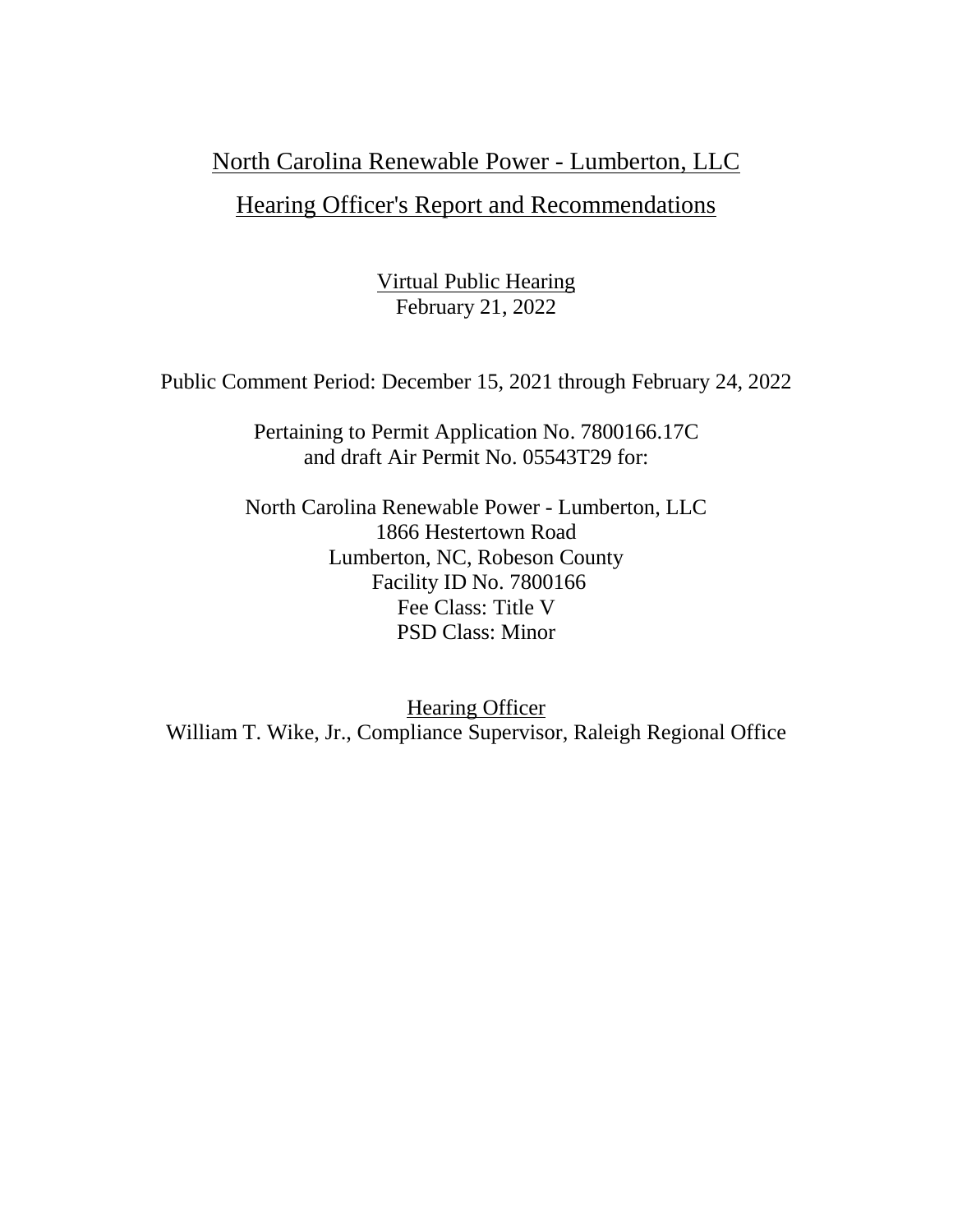Hearing Officer's Report – North Carolina Renewable Power - Lumberton, LLC Hearing Date – February 21, 2022 Page 2 of 22

### **I. Background**

North Carolina Renewable Power - Lumberton, LLC (NCRP or Facility) is a biomass to energy facility located at 1866 Hestertown Road, Lumberton, North Carolina. The Facility is currently operating under Title V Air Permit No. 05543T28, issued on July 29, 2021. The Facility burns wood, poultry litter, and poultry cake in two boilers (originally designed to burn coal) to generate steam that is used to generate electricity in the existing 25-megawatt (MW) turbine. The Facility also uses waste heat from the condensed steam to indirectly dry wood chips primarily for sale as offsite product.

A name and ownership change to NCRP was made with the issuance of Air Permit No. 05543T20, issued on February 20, 2015, with the Facility remaining Title V and a major source under Prevention of Significant Deterioration (PSD). On May 29, 2015, Air Permit No. 05543T21 was issued to NCRP to allow the Facility to fire only non-commercial, industrial, and solid waste incineration (non-CISWI) subject wood and poultry litter in its two stoker boilers (215 million Btu per hour (mmBtu/hr), each). Three belt dryers (ID Nos. ES-17, ES-18, and ES-19) were also added to Air Permit No. 05543T21. The modification to the boilers and the addition of the belt dryers under Air Permit No. 05543T21 are collectively referred to as "the PSD modification." As part of the modification, NCRP accepted facility-wide emissions limitations for carbon monoxide (CO), nitrogen oxides (NOx) and sulfur dioxide (SO2) of 250 tons per year (tpy), each, to establish the Facility as a minor source under PSD. Since the PSD modification, a fourth belt dryer (30 tons per hour), a drum dryer (33 tons per hour), a poultry litter warehouse and storage shed, and a fly ash storage pile have been added to the Facility but are not part of the PSD modification.

# **II. Air Quality Permit Application and Review**

The mission of the Division of Air Quality (DAQ) is to work with the state's citizens to protect and improve outdoor, or ambient, air quality in North Carolina for the health, benefit, and economic well-being of all. To accomplish this mission, DAQ requires facilities, in certain situations, to apply for and receive air quality permits prior to construction and operation or modification of its air pollution sources to ensure compliance with all applicable federal and state regulations.

On May 19, 2015, Air Permit No. 05543T21 was issued as the first step in a two step significant modification. Under this permit, coal and other materials were removed as fuel from the boilers (ID Nos. ES-1A and ES-1B) and non-CISWI poultry litter was added. Three new biomass belt dryers (ID Nos. ES-17, ES-18, and ES-19) were also added to the permit. The Facility also accepted several avoidance conditions to establish the Facility as a minor source under PSD.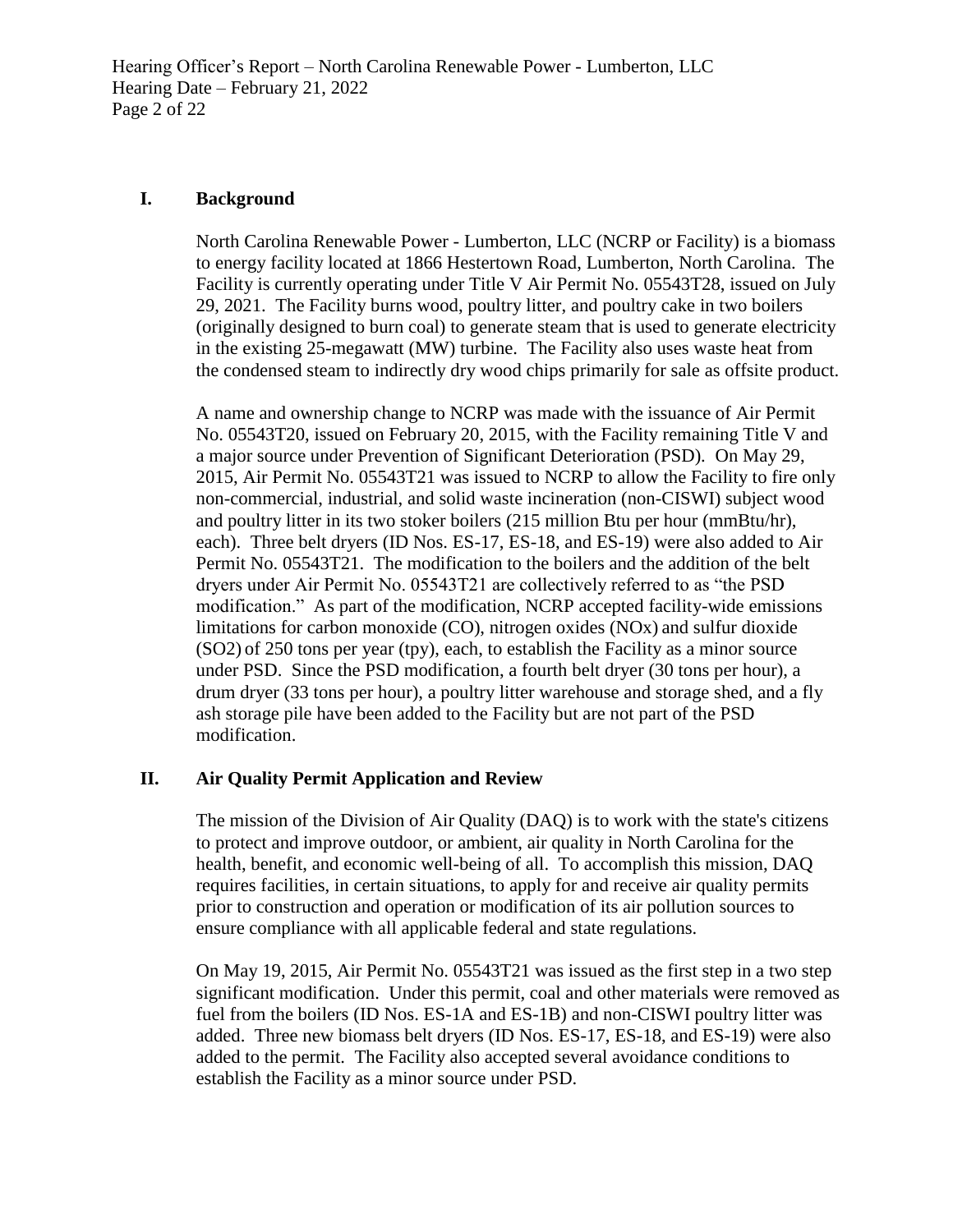Hearing Officer's Report – North Carolina Renewable Power - Lumberton, LLC Hearing Date – February 21, 2022 Page 3 of 22

> On June 12, 2015, Air Permit No. 05433T22 was issued as an administrative amendment to correct a typographical error in the permit.

On March 8, 2016, Air Permit No. 05433T23 was issued under a "reopen for cause" permit application. Cross State Air Pollution Rule (CSAPR) Requirements were added to the permit. References to the Clean Air Interstate Rules (CAIR) were moved to Section 2.5, "Permit Shield for Non-Applicable Requirements."

On August 1, 2016, Special Order by Consent (SOC) 2016-002 (i.e., the First SOC) became effective. The SOC addressed higher than anticipated CO emissions from the boilers after permitting them to fire non-CISWI subject wood and poultry litter. The SOC allowed the Facility to restart boilers (ID Nos. ES-1A and ES-1B) following the completion of specified boiler maintenance.

On February 27, 2017, SOC 2017-001 (i.e., the Second SOC) became effective. The SOC was issued because emissions of carbon monoxide (CO) from the boilers exceeded limits specified in SOC 2016-002. The Facility was required to submit a PSD application within 30 days of the effective date of the SOC.

On March 29, 2017, a PSD permit application was received. The application was deemed incomplete because the required air dispersion modeling was not included.

On May 10, 2017, Air Permit No. 05433T24 was issued as a first step of a two step significant modification to add a fourth belt dryer (ID No. ES-21) and a drum dryer (ID No. ES-22) to the permit.

On September 14, 2017, Air Permit No. 05543T25 was issued. The following permit applications received during 2016 and 2017 were consolidated under this permit:

- Permit Application No. 7800166.16B The  $502(b)(10)$  notification was received on February 26, 2016. NCRP proposed to replace its two existing multiclones (ID Nos. CD-1A2 and CD-1B2) with two new, higher efficiency multiclones with 20, 24-inch tubes, each. NCRP also replaced the fly ash drag chains and removed the bottom ash silo (ID No. ES-4).
- Permit Application No. 7800166.16C The  $502(b)(10)$  notification was received on March 3, 2016. NCRP proposed to vent the poultry litter storage warehouse to the atmosphere rather than to the boilers (ID Nos. ES-1A and ES-1B).
- Permit Application No. 7800166.16D This application was a state-only modification and was received on April 4, 2016. The application established the Senate Bill 3 (SB3) BACT limit for SO2 for non-CISWI subject wood.
- Permit Application No. 7800166.16F This application was the second step of a two step significant modification under 15A NCAC 02Q .0501(c)(2) and was received on July 12, 2016. An amendment to the permit application was received on September 22, 2016 requesting to remove the requirement to monitor pressure drop across baghouses (ID Nos. CD-1A and CD-1B).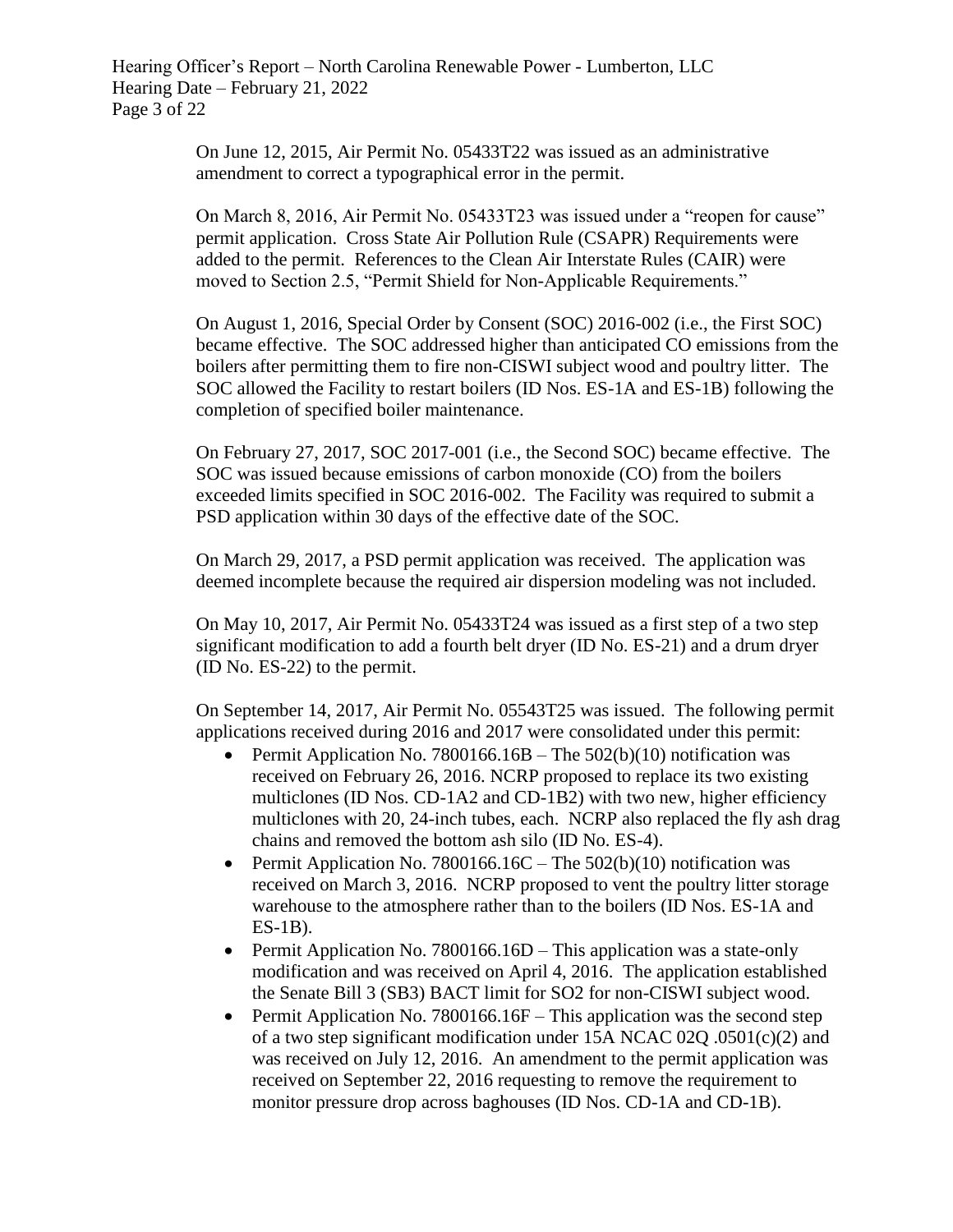Hearing Officer's Report – North Carolina Renewable Power - Lumberton, LLC Hearing Date – February 21, 2022 Page 4 of 22

> Adequate monitoring of the bagfilters is assured after this change because the permit will continue to require monthly external inspections of the control devices and duct work for leaks and annual internal inspections for structural integrity to ensure compliance with the PM emission standard.

- Permit Application No. 7800166.16G –This permit application was a minor modification for repairs to the boilers and for the modification of the existing over fire air (OFA) systems.
- **•** Permit Application No. 7800166.16H The  $502(b)(10)$  notification was received on October 13, 2016. NCRP proposed to add a poultry litter storage shed.
- Permit Application No. 7800166.17A This permit application was for renewal of the Title V permit and was received on January 24, 2017.
- Permit Application No. 7800166.17B This permit application was for renewal of the Acid Rain permit and was received on January 24, 2017.

On October 29, 2017, the required air dispersion modeling was received at which point, the PSD permit application was deemed technically complete.

On October 11, 2019, Air Permit No. 05433T26 was issued as an administrative amendment to add a condition to the permit for exemption of 15A NCAC 02D .1806, Control and Prohibition of Odorous Emissions, in accordance with 15A NCAC 02D .1806(d)(11). The exemption applies only if the permit specifies odor management practices to minimize objectionable odor beyond the property lines. Accordingly, procedures representing industry-wide best practices for managing odor from poultry litter were included in the permit.

On April 15, 2020, Air Permit No. 05433T27 was issued. The following permit applications were consolidated under this permit:

- Permit Application No. 7800166.19A This application was received February 1, 2019 for a minor modification to add poultry cake as permitted fuel for the Facility's boilers (ID Nos. ES-1A and ES-1B).
- Permit Application No. 7800166.19B This permit modification was a "reopen for cause" issued by NCDAQ in a letter dated February 26, 2019. The re-open for cause addressed PSD applicability for the fourth belt dryer (ID No. ES-21) at the Facility.
- Permit Application No. 7800166.19C The  $502(b)(10)$  notification was received on February 18, 2019. NCRP proposed to add a fly ash storage pile to the Facility.
- Permit Application No. 7800166.19D The  $502(b)(10)$  notification was received on May 24, 2019. NCRP proposed to add egg shells (source of calcium carbonate) for control of SO2 and acid gas emissions from the Facility's boilers (ID Nos. ES-1A and ES-1B). However, the addition of egg shells was not part of the PSD permit modification, and no emission reduction efficiency associated with the egg shells is included in the emissions calculations.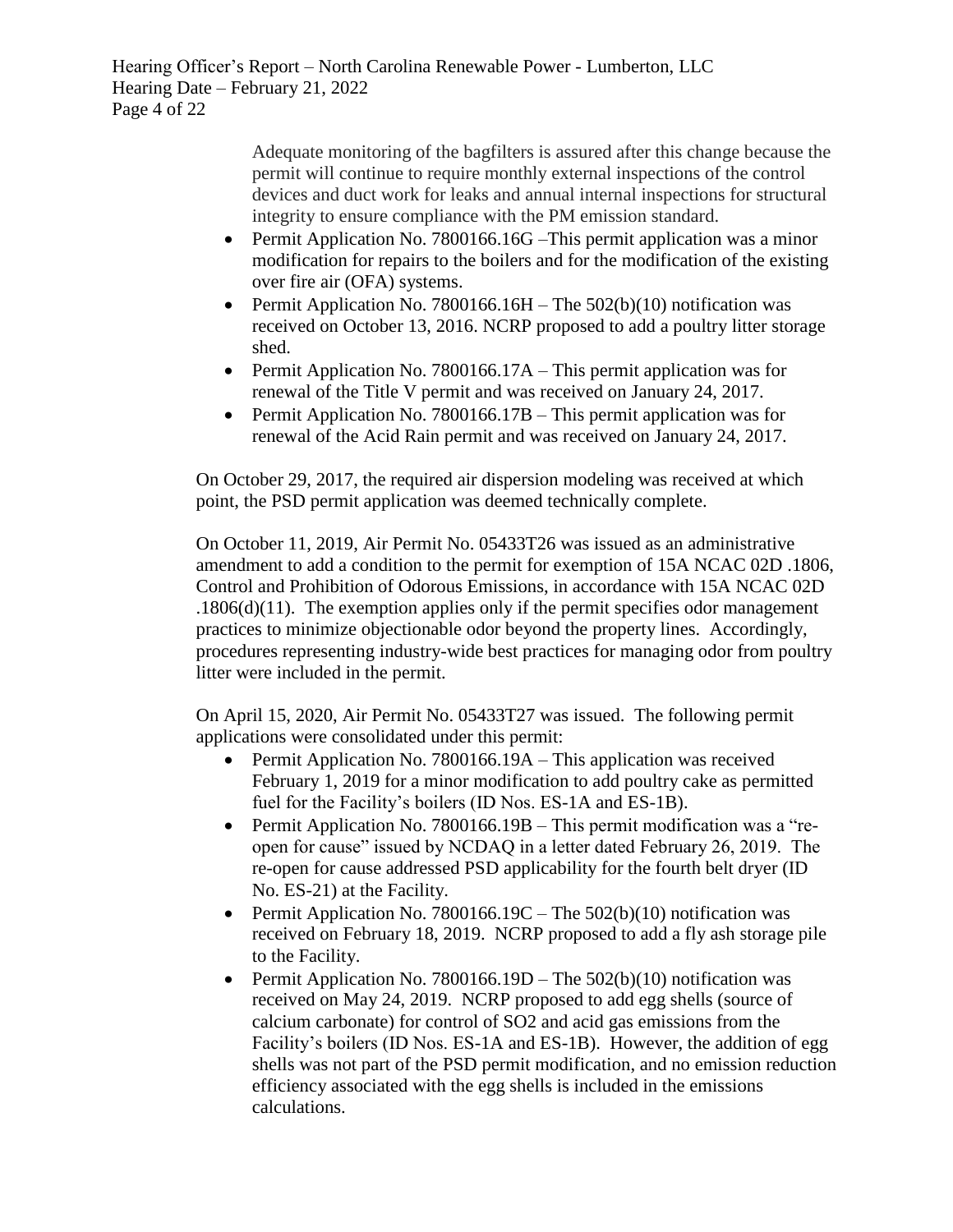On July 29, 2021, Air Permit No. 05433T28 was issued as a minor modification to replace the existing two bagfilters (ID Nos. CD-1A and CD-1B) for the two boilers with a new common bagfilter (ID No. CD-1C) and to replace the two existing dry sorbent injection systems (DSI) (ID Nos. CD-1A4 and CD-1B4) with a new common system (ID No. CD-1C4).

On June 23, 2021, NCRP submitted an addendum to the PSD permit application to request authorization to conduct maintenance, repair, and replacement work on the boilers (ID Nos. ES-1A and ES-1B).

Betty Gatano, permitting section Engineer III for the DAQ in the Raleigh Central Office, reviewed the application for the PSD modification with implementation of Best Available Control Technology (BACT) with requested modifications submitted by NCRP and determined that the modifications would comply with all applicable federal and state air quality requirements. The permit application review is available on the DAQ website.

The Division is obligated to issue an air permit to NCRP if the applicant has met all federal and state laws, regulations, and rules for the protection of the environment, unless the public comments received during the public comment period reveal that DAQ was in error or incomplete in its evaluation of the biomass to energy plant from an air quality standpoint, or if after the 45-day EPA review period, the EPA objects to the permit as specified in 40 CFR  $70.8(c)(1)$ . The following hearing officer's responses to written and oral public comments will address issues raised in light of these requirements (Section IV).

# **III. Notice of Public Hearing**

The Division of Air Quality conducted a virtual public hearing to allow for public participation while protecting public health under guidance that was in place at the time of the hearing notice, to prevent the spread of COVID-19. The initial public hearing announcement was published in The Robesonian newspaper and the DAQ's website on December 15, 2021. Based on a public request, the public hearing was rescheduled to allow the public more time to review the materials. The rescheduled public hearing announcement was published in The Robesonian newspaper and the DAQ's website on January 19, 2022, granting an extension of the original 30-day comment period and rescheduling of the virtual public hearing. The public comment period ran from December 15, 2021 through February 24, 2022. The required duration for a comment period is 30 days per the 15A NCAC 2Q .0300 rules, and the comment period for this draft permit was a total of 71 days.

Copies of the permit application review, draft air permit, and draft Environmental Justice Report were also posted on the DAQ website for public review. Copies of the air quality permit application and related documents were available for public review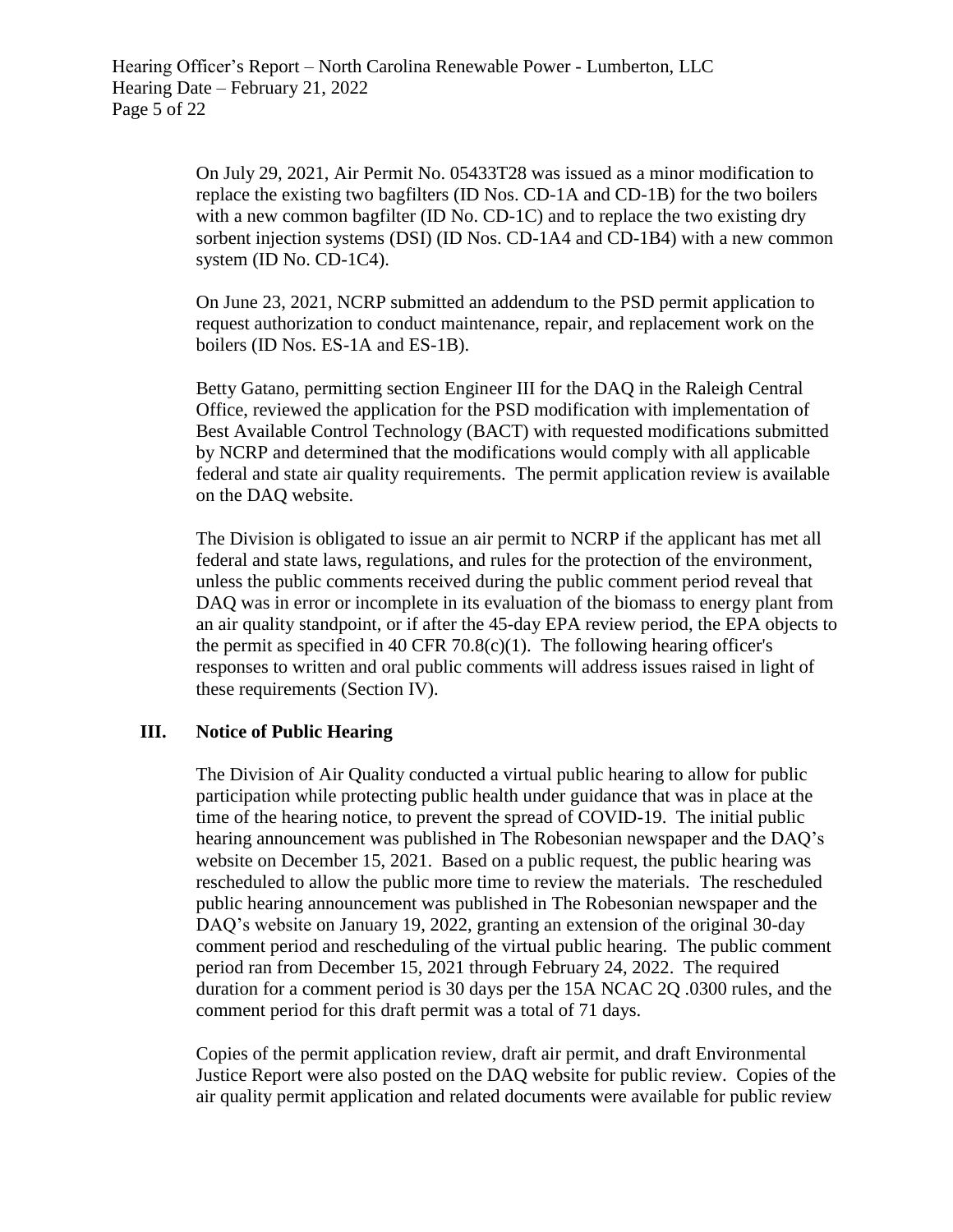in DAQ's Raleigh Central Office (RCO) and Fayetteville Regional Office (FRO) throughout the public comment period. In addition to the public hearing, the DAQ accepted comments concerning the draft permit via mail, electronic mail, and voicemail during the public comment period. A designated email address and a phone number for comments were provided in the DAQ notice for the public hearing.

# **IV. Public Comments**

l

All comments were given equal consideration, whether they were made orally at the virtual public hearing, submitted in written form, via email, or left orally in the voice mail box designated for comment. Ninety-three (93) people in total were in attendance at the February 21, 2022 virtual public hearing via WebEx. Seventy-seven (77) attendees were members of the public and sixteen (16) from DEQ/DAQ. Thirtysix (36) people registered to speak at the virtual hearing, but only thirty-three (33) submitted oral comments. All thirty-three (33) commenters were against the issuance of the permit to NCRP in its draft form. During the public comment period from December 15, 2021 through February 24, 2022, seventeen (17) people submitted written comments via email. Of these written comments, all seventeen (17) were against the issuance of the permit in its draft form. Four people submitted both written and oral comments. No voicemails were submitted during the public comment period.

All email comments with attachments have been consolidated and saved to an Adobe file. There were no voicemail comments received so no transcription was made. The hearing was recorded, and the attendance list was saved to electronic file. These electronic documents are available by request.

The oral and written comments have been separated by subject matter as it relates to environmental concerns with the PSD modification and implementation of BACT in the draft permit. Note that the comments shown below are a summary of the full oral or written comment submitted.

# **A. Comments suggesting HAP emissions from the belt dryers were underestimated.**

Previous versions of the permit required NCRP to quantify emissions of volatile organic compounds (VOCs) from the belt dryers via an initial stack test. The VOC testing was performed in accordance with EPA guidance *Interim VOC Measurement Protocol for the Wood Products Industry – July 2007 (referred to as WPP1 VOC by EPA).*<sup>1</sup> WPP1 includes formaldehyde and methanol as components of VOCs. Although formaldehyde and methanol are the two primary

<sup>&</sup>lt;sup>1</sup> "Interim VOC Measurement Protocol for the Wood Products Industry," July 2007, retrieved from <https://www.epa.gov/sites/default/files/2020-08/documents/otm26.pdf>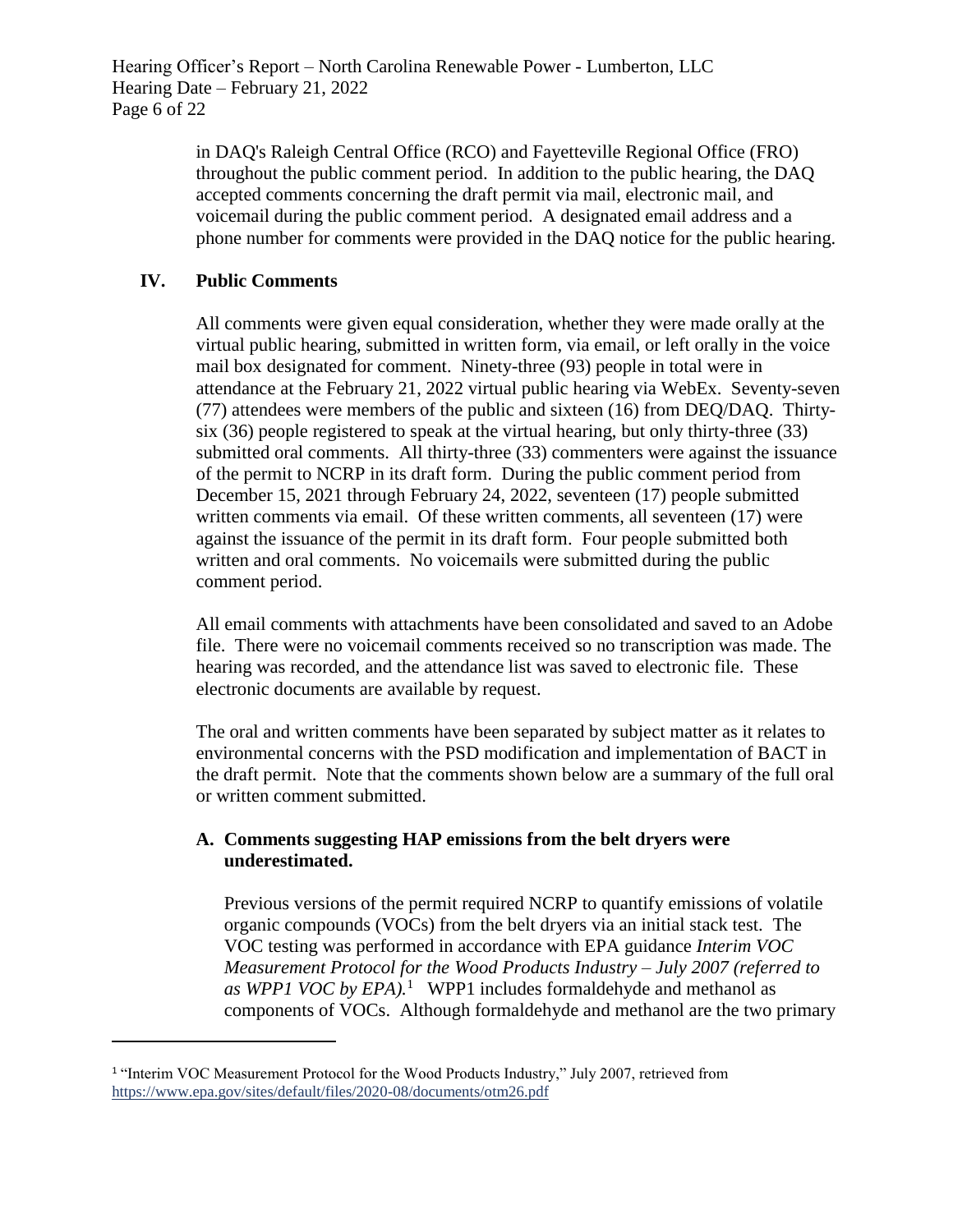Hearing Officer's Report – North Carolina Renewable Power - Lumberton, LLC Hearing Date – February 21, 2022 Page 7 of 22

> HAPs found in the wood products industry, four others including acrolein, acetaldehyde, phenol, and propionaldehyde are often emitted in lesser quantities for wood drying processes.

### Comment:

The commenter used these values: formaldehyde at 3.42 tons per year (tpy) and methanol at 3.15 tpy and added them to the facility-wide potential to emit (PTE) of HAPs from drum dryer (0.62 tpy), boilers (16.32 tpy, with 10 tpy as hydrogen chloride (HCl)), and boiler starter fuel (0.19 tpy), to arrive at 23.7 tpy of HAPs. An additional calculation was made by the same commenter using the ratio of HAPs to VOCs at Enviva Sampson to show total HAPs may exceed 25 tpy at NCRP.

# Hearing Officer's Response:

The formaldehyde (3.42 tpy) and methanol (3.15 tpy) included in the 23.7 tpy total that the commenter mentioned was in the Toxics Analysis section in Table 2 of the permit review. Emissions of formaldehyde and methanol were quantified using the non-detect level applied to annual throughput as a conservative estimate. For the purposes of determining the HAP major status of the Facility, using nondetect levels would be an overly conservative estimate. The testing was performed in accordance with WPP1 VOC methodology including the subsequent data evaluation.

# Comment

The commenter indicated emissions from the belt dryers at NCRP may be similar to other wood dryer operations, such as those from the rotary dryer at Enviva Sampson. If so, HAP emissions are underestimated, and the Facility may be a major source of HAPs.

# Hearing Officer's Response:

The direct-fired, rotary dryers at Enviva, which the commenters compared with the indirect-fired, belt dryers at NCRP, have significantly different operating conditions as summarized in the table below:

| <b>Measure</b>   | <b>Belt Dryer</b>       | <b>Rotary Dryer</b>          |
|------------------|-------------------------|------------------------------|
| Air Flow         | Larger                  | Smaller                      |
| Temperature      | Lower                   | Higher                       |
|                  | $122$ <sup>o</sup> F    | 300-600°C (572 to 1112°F)    |
| l ype            | Indirect heat           | Direct heat                  |
| Moisture Removal | 50 percent to 7 percent | 50 percent to 7 to 5 percent |

NCRP did not include HAP emissions from belt dryers in facility-wide totals (page A2.2 of the permit review) because methanol and formaldehyde were at non-detect levels during testing. For the purposes of determining the HAP major status of the Facility, using non-detect levels would be an overly conservative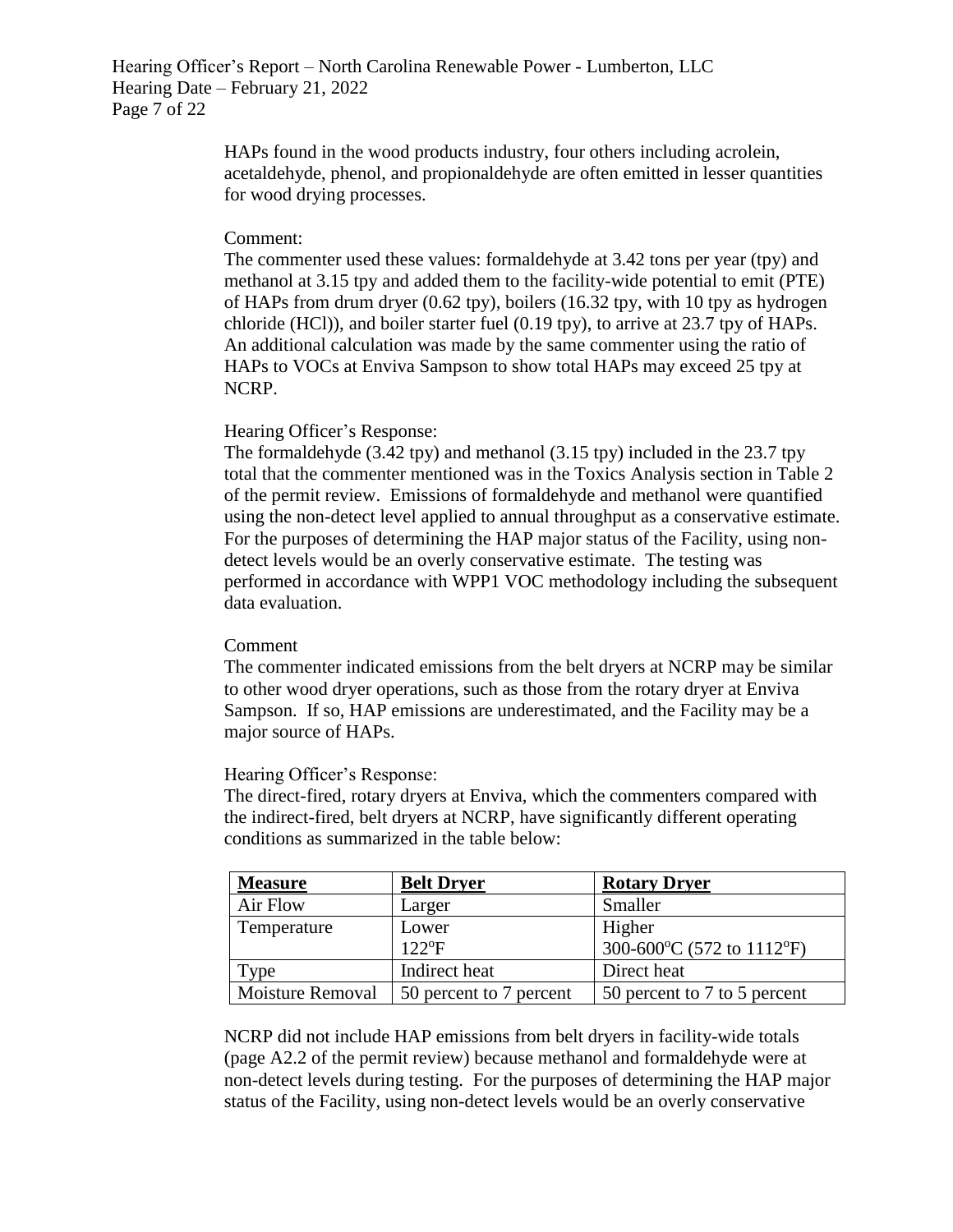Hearing Officer's Report – North Carolina Renewable Power - Lumberton, LLC Hearing Date – February 21, 2022 Page 8 of 22

> estimate considering the high air flow rates and the relatively low HAP concentrations.

**Recommendation:** The permit should be edited to include a requirement for an emissions test for all six HAPs (formaldehyde, methanol, as well as acrolein, acetaldehyde, phenol, and propionaldehyde) from the belt dryers. This test will provide a better accounting of HAP emissions from the belt dryers. It will also allow the Facility to verify their HAP minor status with three belt dryers and allow a more informed decision of whether the Facility will remain HAP minor with the operation of the fourth belt dryer.

# **B. Comments suggesting HAP emissions were miscalculated**

Comment:

One commenter noted that the PTE of HAPs from the boilers appeared to be miscalculated.

Hearing Officer's Response:

A review of the calculation indicates that DAQ did calculate the potential emissions correctly. The hourly emissions of HCl are estimated at 2.85 lb/hr, which results in overall HCl emissions of 12.5 tpy. The Facility has accepted an emission limit of 10 tpy for HCl, and the boiler emissions of 16.32 tpy of total HAPs based on this emission limit. Although the hourly emissions of HCl can vary and may reach 2.85 lb/hr on occasion, this value should not be extrapolated for the entire year because HCl emissions are limited on an annual basis to 10 tpy.

**Recommendation:** Permit engineer to provide additional explanation that HAPs PTE calculated in the permit review are correct.

# **C. Comments regarding the MACT avoidance limits**

Comment:

The commenter indicated that the Maximum Achievable Control Technology (MACT) Avoidance limits are not practically enforceable.

Hearing Officer's Response:

Since additional stack testing for four additional HAPs (acrolein, acetaldehyde, phenol, and propionaldehyde) from the belt dryers is recommended in Section IV.A of this report, these HAPs should be included in the MACT Avoidance condition in the draft permit.

Calculations of the facility HAP PTE have built in conservatism. However, if stack testing shows PTE of HAPs exceed 25 tpy total or 10 tpy individually then additional MACT avoidance limits on facility operations would need to be included or follow the requirements associated with being a major source of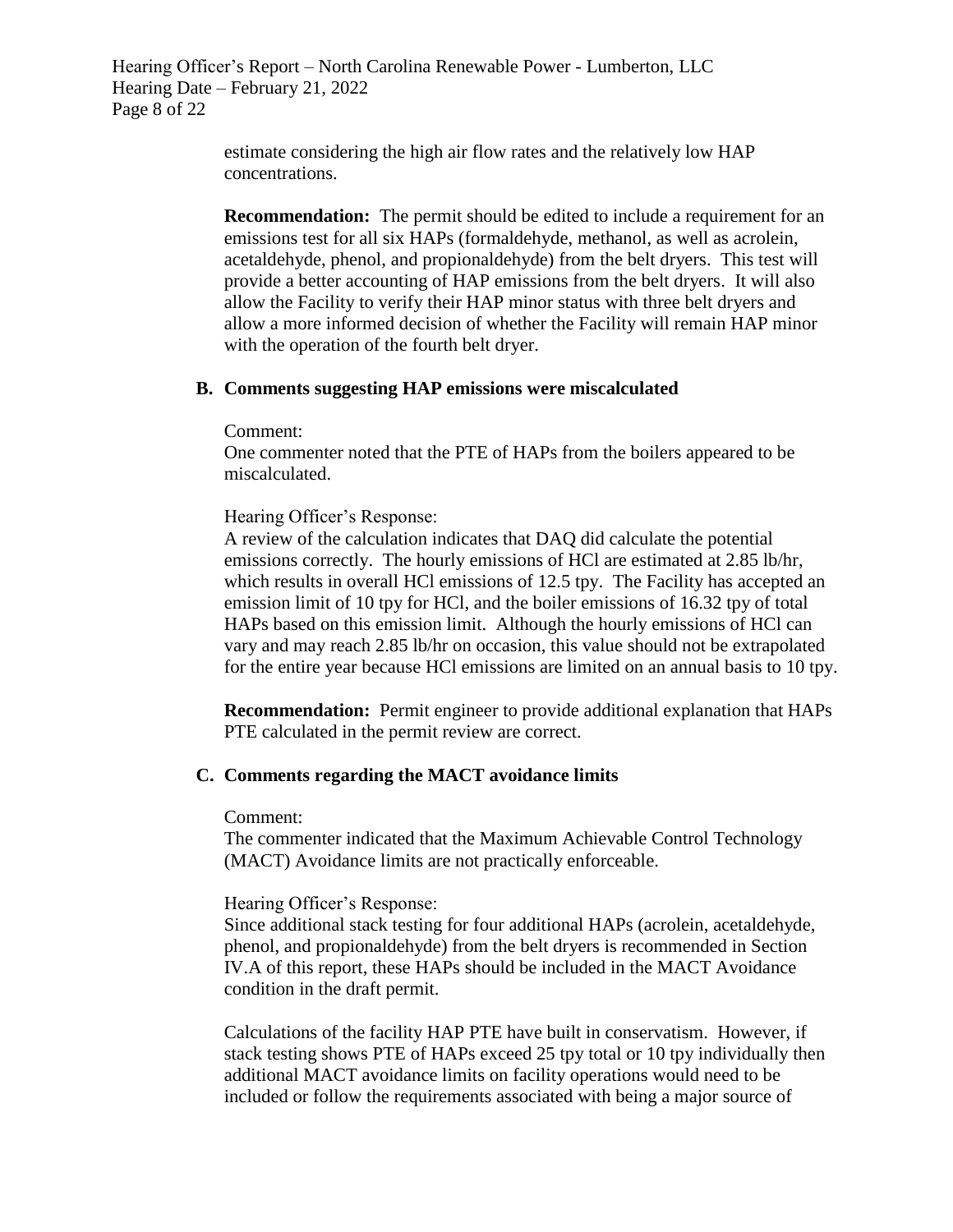Hearing Officer's Report – North Carolina Renewable Power - Lumberton, LLC Hearing Date – February 21, 2022 Page 9 of 22

> HAPs, such as the application of the "NESHAP for Major Sources: Industrial, Commercial, and Institutional Boilers and Process Heaters" (Boiler MACT Subpart 5D). Additionally, DAQ would evaluate whether Case-by-Case MACT for the belt dryers would apply.

HCl and chlorine compliance testing is already specified to assure under 10 tpy individual HAP from boiler emissions.

**Recommendation:** Include a limit in the permit that the fourth belt dryer cannot operate until approved compliance testing (added in IV.A above) results demonstrate that the Facility is HAP minor.

#### **D. Comments suggesting modeling analysis is incomplete and defective.**

#### Comment:

A commenter indicated the air toxic emissions from the belt dryers were underestimated because all six HAPs common in wood drying were not quantified during testing of the belt dryers. Acrolein was noted as having a particularly low TPER (Toxic Permitting Emission Rate in 15A NCAC 02Q .0711).

Hearing Officer's Response:

A modeling analysis was provided for twelve toxic air pollutants (TAPs) from facility emission sources not counting the belt dryers. All twelve pollutant emission rates were well under their TPERs and/or the modeled impacts were below the Acceptable Ambient Levels (AALs in 15A NCAC 02D .1100).

The Facility then estimated emissions of formaldehyde and methanol, as they were assumed to be the two most likely HAPs from the belt dryers. Non-detect levels from stack testing on August 22, 2018 were used as a worst-case estimate for air toxics consideration. Methanol is not a TAP, so no further evaluation was required. Formaldehyde emissions, using this conservative approach, were above the TPER. An air dispersion modeling exercise was then conducted by the Facility, which demonstrated the modeled impact was less than the AAL for formaldehyde.

The four remaining HAPs common to wood drying are acetaldehyde, acrolein, phenol, and propionaldehyde. Propionaldehyde is not a TAP, so no further air toxics evaluation is required.

**Recommendation:** A screening analysis should be performed in order to get a baseline level of assurance that TPERs and/or AALs are not exceeded at conservatively assumed emission rates for acetaldehyde, acrolein, and phenol. Finally, include a requirement in the permit that confirmatory air toxics modeling be performed after the required belt dryer testing (added in IV.A above) results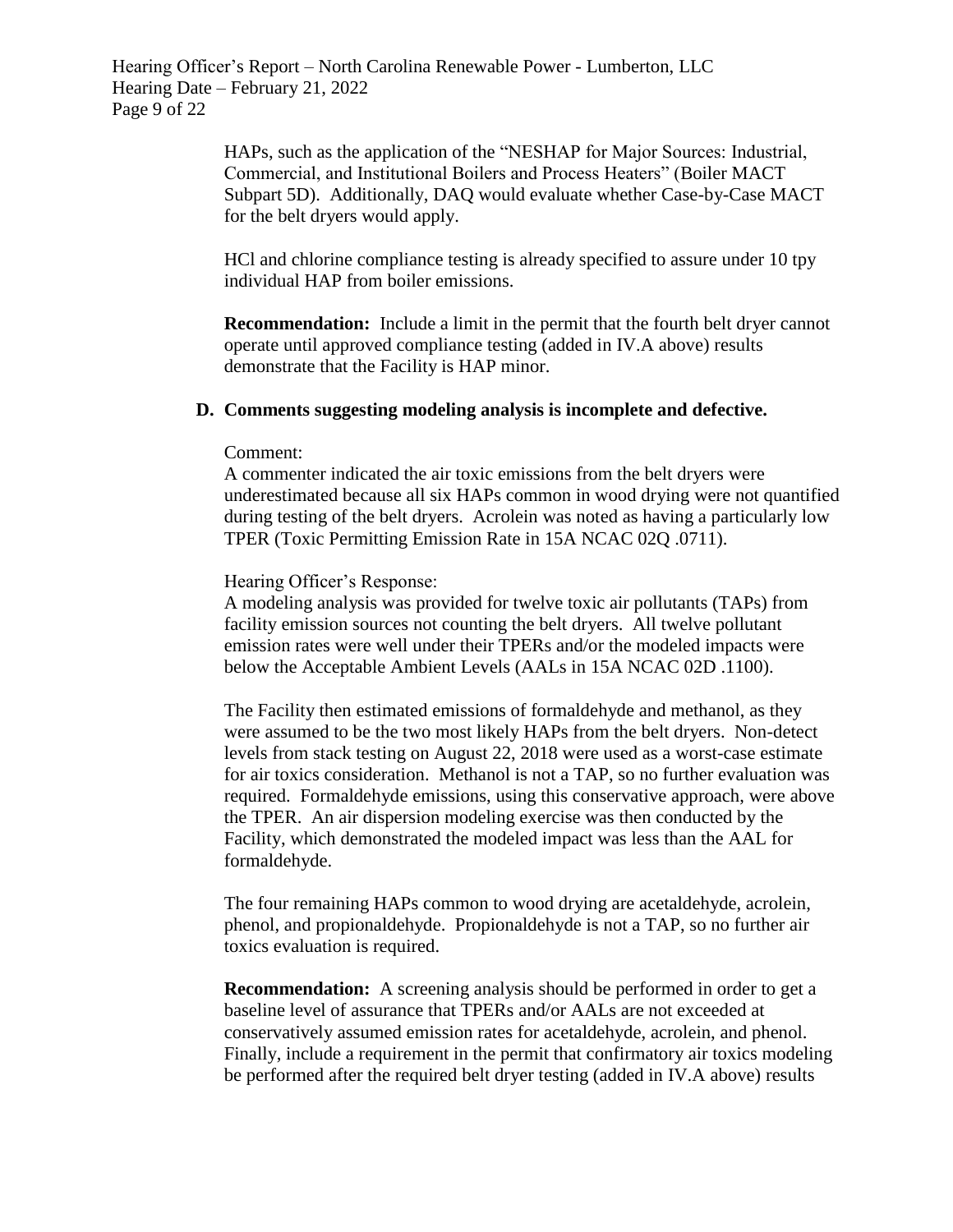Hearing Officer's Report – North Carolina Renewable Power - Lumberton, LLC Hearing Date – February 21, 2022 Page 10 of 22

> are approved if the emission rates are higher than estimated for the air toxics review.

### **E. Comments suggesting the proposed BACT determinations are not supported in the record.**

#### Comment:

Commenter indicates that NCRP dismisses potentially feasible control technology without adequate justification. As an example, sister facilities, Georgia Renewable Power's Franklin and Madison power plants, utilize catalytic oxidation in their boilers for control of CO and VOCs.

### Hearing Officer's Response:

The Georgia facilities are not comparable to NCRP because the Georgia facilities are new units, have double the heat generating capacity, and only burn biomass, not poultry litter. The BACT analysis for the boilers in the permit review correctly states that *the composition of the poultry litter is expected to vary, so the presence of compounds that could potentially act as catalyst poisons is unknown.* While chicken litter is considered a non-hazardous secondary material (NHSM), as described in more detail later in this report, the permit review states that small amounts of compounds like arsenic, iron, and sodium can damage the catalyst material, especially over time. Commenter wants a full accounting of all potential catalyst damaging compounds in the poultry litter and claims that the baghouse before a potential catalytic oxidation system would remove those damaging compounds. Additional restrictive monitoring of the poultry litter is prescribed by the commenter in an effort to make catalytic oxidation a viable technology.

The application of BACT for the Facility is consistent with how it was applied for other facilities in North Carolina. DAQ provided an independent look at the information provided by the Facility to assure nothing pertinent was overlooked. EPA guidance procedures were followed in all cases.

Next, the commenter claims BACT for VOC emissions from the belt dryers should be regenerative thermal oxidation (RTO) or catalytic oxidation instead of no control. EPA guidance from 1995 indicates that RTOs can control VOCs as low as 100 ppm or less. The Facility claims the VOC concentration from the belt dryers is an order of magnitude lower, or approximately 10 ppm VOCs. The commenter requests further explanation as to why an RTO was considered not appropriate. Is it technically feasible but not economically or environmentally feasible? The commenter provided a similar critique for why catalytic oxidation was considered not appropriate and asked for more explanation.

Lastly, it is noted that the EPA RACT/BACT/LAER Clearinghouse was reviewed by the Permit Engineer and no comparable entries for belt dryers was found for VOC control.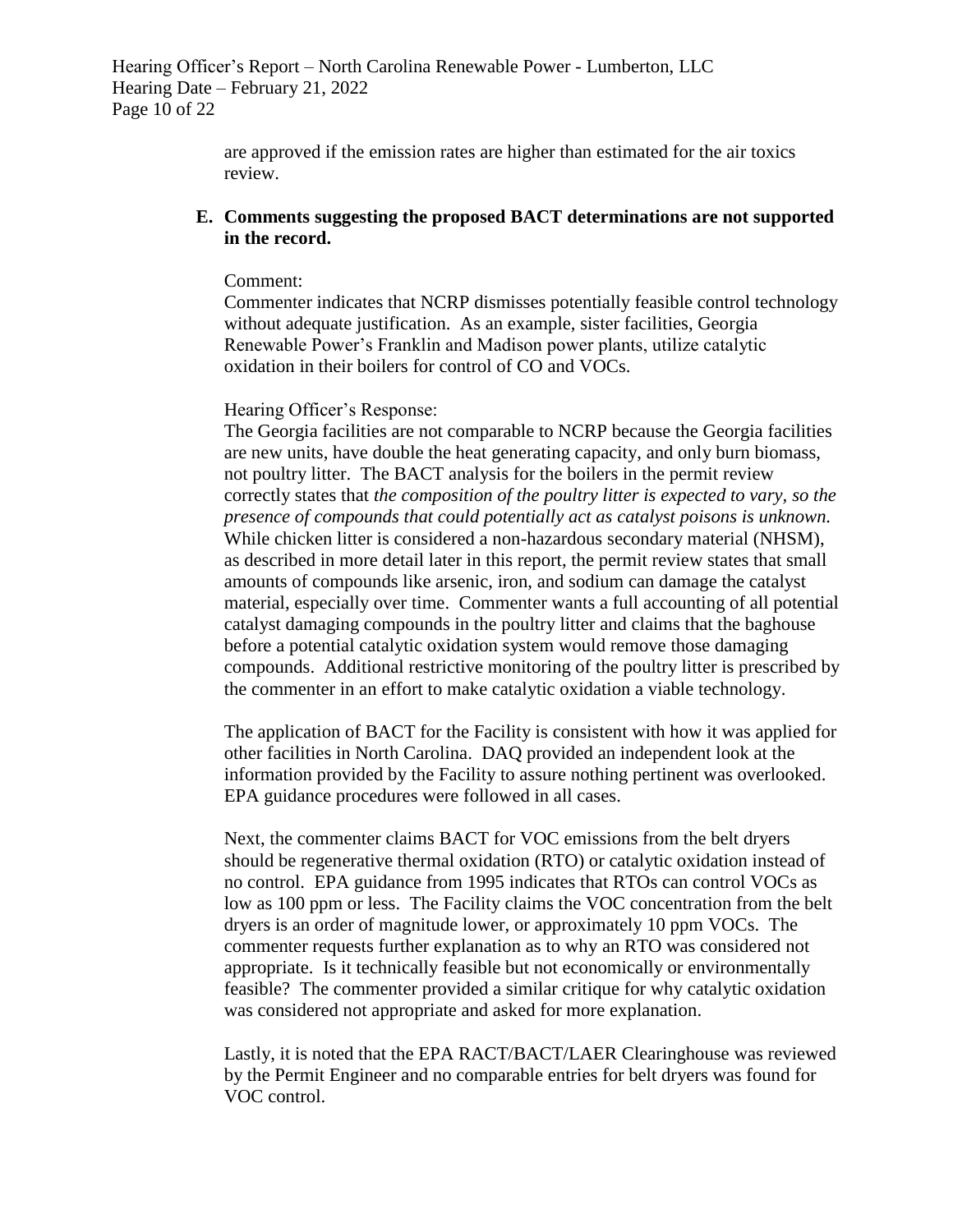**Recommendation:** Permit Engineer to update air permit review with additional details of why particular technologies are not appropriate to address commenters suggestions.

# **F. Comments suggesting the proposed BACT Limits are less stringent than comparable sources.**

# Comment:

For particulate matter (PM) emissions, the Facility claims that a multiclone and fabric filter will achieve 99 to 99.9 percent control efficiency. The commenter indicates that the Facility assumes a lower PM control efficiency of 95 percent without providing any justification.

# Hearing Officer's Response:

Baghouse performance is not set by control efficiency but rather through a manufacturer's guaranteed PM emission exit concentration (e.g., in units of grains/dry standard cubic feet). This is the appropriate standard, not removal efficiency, since removal efficiency is variable depending on loading rates, particle size distribution, etc. The PM BACT emission limit was established as the "New Source Standards for Industrial-Commercial-Institutional Steam Generating Units," (NSPS Subpart Db). As required by the Clean Air Act Amendments, BACT cannot be less stringent than any applicable standard of performance under the New Source Performance Standards (NSPS).

# Comment:

The commenter then claimed that BACT limits for CO and NOx were initially lower, but then raised based on historic continuous emission monitoring system (CEMS) data. Further, it is claimed that this is a retroactive BACT analysis and *must be conducted "as though construction had not yet commenced on the source or modification." As such, using existing emissions data is fundamentally unlawful in setting BACT limits.*

# Hearing Officer's Response:

In response, by going through the process of applying BACT, the Facility was able to demonstrate that facility operations are shown as protective of National Ambient Air Quality Standards (NAAQS). A one-hour CO emission limit is difficult to set due to short-term variability in the fuel stream (e.g., moisture content) and the prediction of emissions of the retrofitted boilers. A 95 percent confidence level was applied to historical CEMS data to set the limit for CO. That limit was then used for significant impact level (SIL) screening modeling in order to demonstrate that the CO emission limit is below the SIL and therefore protective of NAAQS.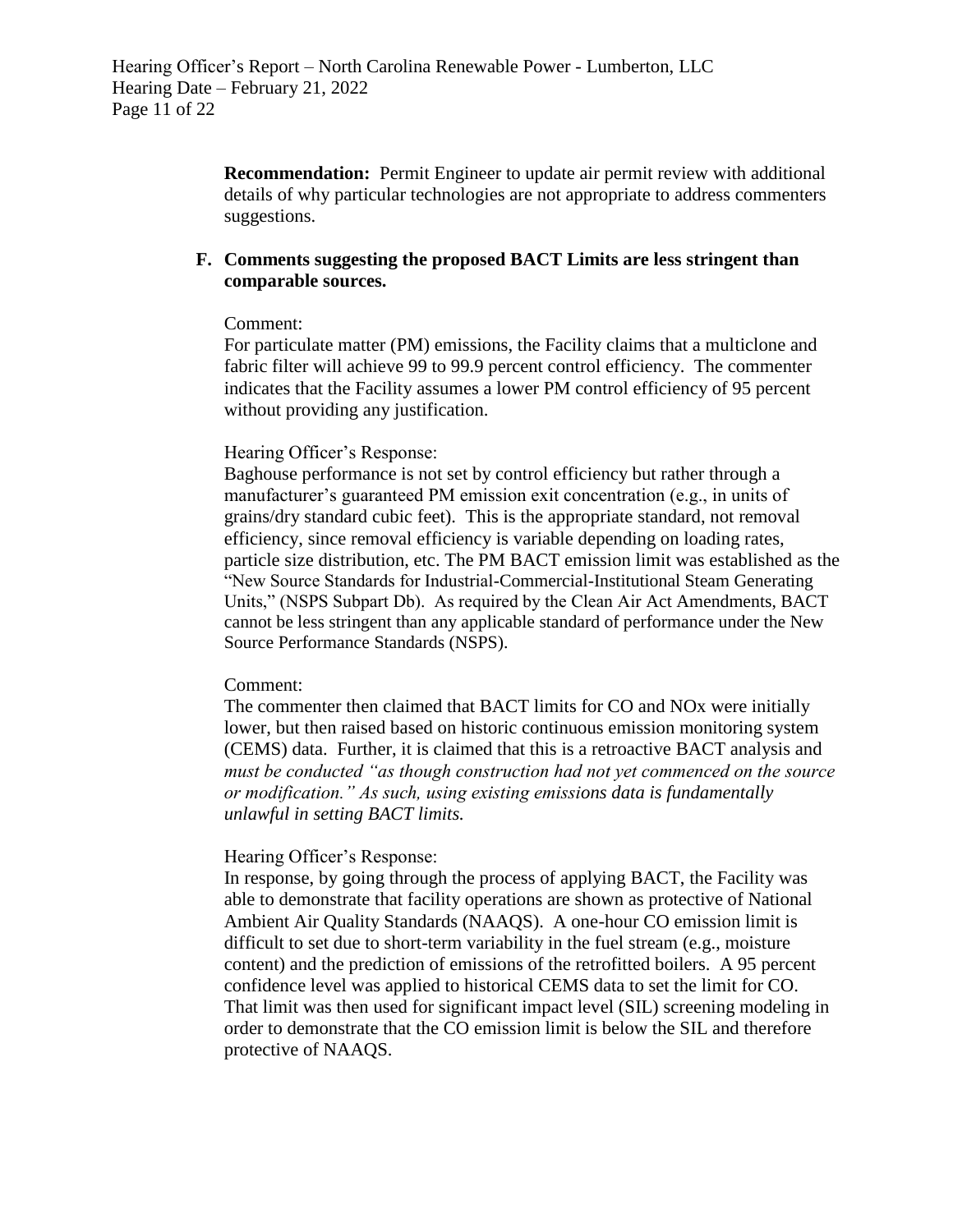Hearing Officer's Report – North Carolina Renewable Power - Lumberton, LLC Hearing Date – February 21, 2022 Page 12 of 22

> **Recommendation:** Permit Engineer to update air permit review with additional detail of why BACT limits in the permit are appropriate to address commenters suggestions.

# **G. Comments suggesting that the BACT Limits are not short-term limits and do not protect the NAAQS.**

Comment:

 $\overline{\phantom{a}}$ 

Monitoring for BACT (through CEMS) required on a 30-day basis but should be on an hourly basis to protect NAAQS or SILs.

#### Hearing Officer's Response:

The boiler BACT limits as they relate to the SILs modeling are sufficiently stringent to demonstrate the PSD project at NCRP will not cause or contribute to a modeled exceedance of the short-term NAAQS for nitrogen dioxide (NO2), SO2, and CO. Note that NOx is a combination of NO2 and NO; however, NAAQS modeling is performed for NO2. The 30-day rolling averaging period proposed for the BACT limits and applied in the modeled emission rates are also generally consistent with EPA modeling guidance concepts as discussed in section V.D.2 of EPA's April 2014 Guidance for 1-hour SO2 Nonattainment Area SIP Submissions.<sup>2</sup> The methodologies discussed in the guidance are relevant to attainment and nonattainment areas alike and, as such, provide a basis for demonstrating compliance with short-term NAAQS using 30-day rolling averaging periods in terms of mass of pollutant per unit of boiler heat input (e.g., lb/mmBtu).

Moreover, the 30-day rolling average lb/mmBtu BACT limits proposed by NCRP were multiplied by the maximum hourly boiler heat input capacity (i.e., 215 mmBtu/hr each boiler) to derive a maximum short-term modeled emission rate to demonstrate that the project emission increases were below the SILs. The 30-day BACT limits take into account the variability in biomass fuels and boiler fuel feeding rates assuming proper boiler maintenance and operation. The BACT limits in combination with the boiler maximum hourly heat input were considered sufficiently conservative and representative of worst-case short-term modeled emission rates given that the project impacts were below the SILs, which are also an additionally conservative threshold for determining the significant impacts for any PSD project. For example, the 1-hour NO2 SIL of 10 ug/m3 is only five percent of the 1-hour NO2 NAAQS of 188 ug/m3. As per EPA modeling guidance, the more stringent 1-hour NO2 SIL modeling uses the 5-year average maximum modeled 1-hour concentration, whereas the NAAQS modeling relies on

<sup>&</sup>lt;sup>2</sup> "Guidance for 1-Hour SO2 Nonattainment Area SIP Submissions," April 23, 2014, retrieved from [https://www.epa.gov/sites/default/files/2016-06/documents/20140423guidance\\_nonattainment\\_sip.pdf](https://www.epa.gov/sites/default/files/2016-06/documents/20140423guidance_nonattainment_sip.pdf)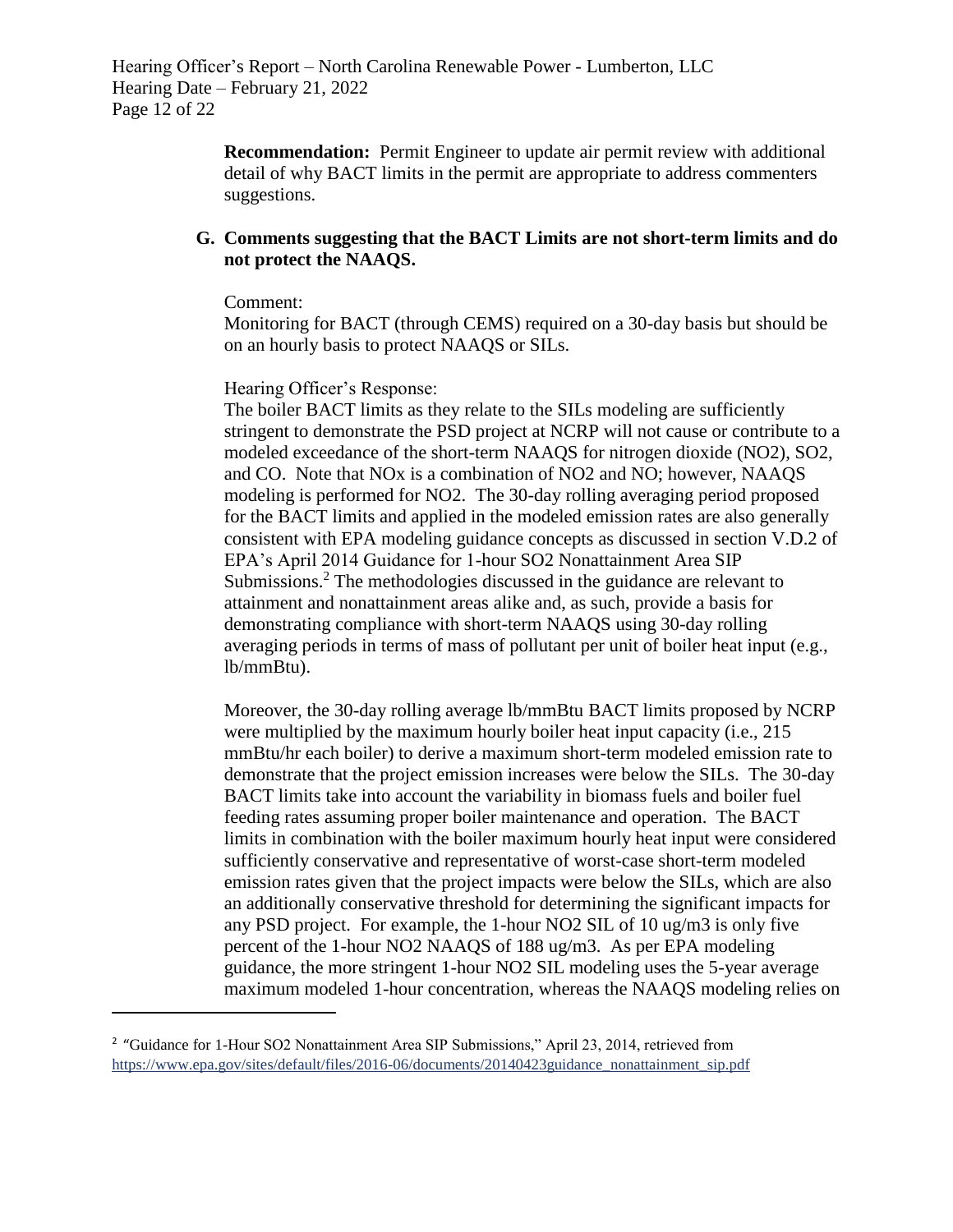Hearing Officer's Report – North Carolina Renewable Power - Lumberton, LLC Hearing Date – February 21, 2022 Page 13 of 22

> the 5-year average eighth  $(8<sup>th</sup>)$  highest maximum modeled concentration. This provides another level of conservatism to the SILs modeling, as applied here for NCRP, when evaluating significant impacts to ambient air quality and determining whether or not the project emissions increases would not cause or contribute to a modeled exceedance of the NAAQS. Furthermore, the SILs modeling shows worst-case impacts for 1-hour NO2, SO2, and 8-hour CO were 95, 83, and 11 percent of the SILs thresholds, respectively, whereas these emissions impacts correlate to only 5, 4, and 1 percent of the respective NAAQS.

In summary, the NO2, SO2, and CO SILs modeling demonstrations for the NCRP PSD project were sufficiently conservative and representative in this case based on the maximum short-term boiler heat input estimates and proposed 30-day BACT limits, more stringent SILs concentration thresholds as compared to the NAAQS, and the reliance on the maximum modeled short-term concentrations.

**Recommendation:** No edits to the draft permit are recommended.

# **H. Environmental Justice and Cumulative Impacts.**

EJ and Cumulative Impacts – The vast majority of commenters mentioned Environmental Justice (EJ) in some capacity. Since there was much overlap and repetition, a summary of five comments captures the significant issues raised.

Comment:

The Facility impacts a potentially underserved community, and this community is not treated fairly if the adverse impacts that are disproportionately borne by communities of color and low income are ignored.

#### Hearing Officer's Response:

The Department is committed to the fair treatment and meaningful involvement of all people regardless of race, color, national origin, or income with respect to the development, implementation and enforcement of environmental laws, regulations and policies. DAQ considered Environmental Justice and equity through the Draft Environmental Justice Report to inform the inclusive and meaningful engagement conducted for this permit application. The only NCDEQ Division program with the authority to require permit modifications or denial based on the data mentioned is the Division of Waste Management's Solid Waste Section under NCGS Section §130A-294(a)(4)c.9.

#### Comment:

In a recent executive order [EO246], Governor Cooper noted the importance of considering cumulative impacts. There's nothing in the draft Environmental Justice report suggesting the agency ever evaluated the cumulative impact, the facilities operating in or around, etc.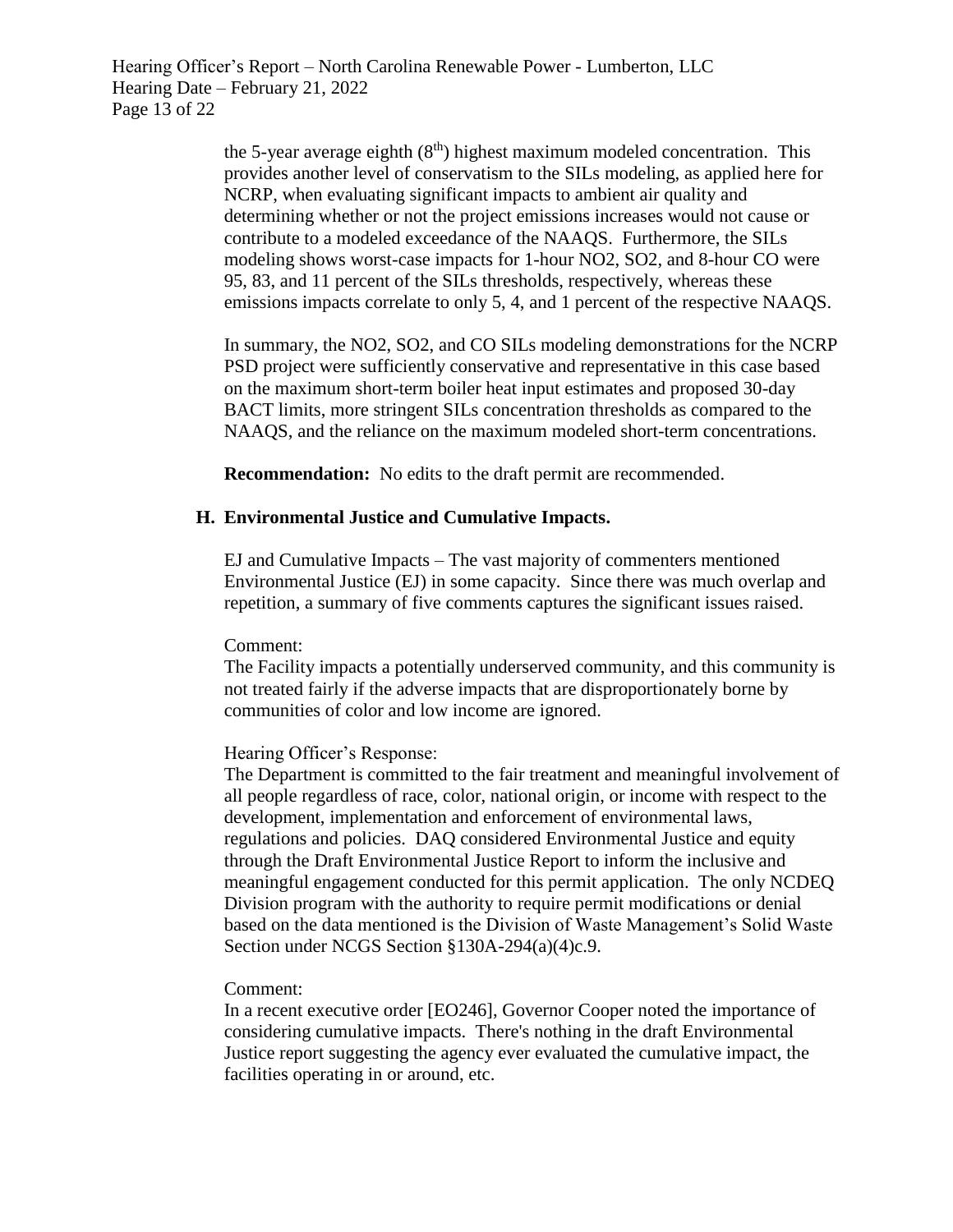Hearing Officer's Report – North Carolina Renewable Power - Lumberton, LLC Hearing Date – February 21, 2022 Page 14 of 22

#### Hearing Officer's Response:

The DAQ went above and beyond the requirements of the permit application to look at community demographic and socioeconomic composition through the Draft EJ Report. The Draft EJ Report included data on race and ethnicity, poverty, disability, age and sex, household income, per capita income, the ability to speak English, county health statistics, nearby industrial facilities and surrounding sensitive receptors. While NCDEQ is committed to EJ and equity, there is no direct legislative authority that either mandates or directs NCDEQ to perform the more expansive type of cumulative impact analysis envisioned by the commenters.

#### Comment:

We often hear that the agency has limited authority, but for other agencies the law allows the disapproval of an applicant's permit to operate in an underserved community.

#### Hearing Officer's Response:

Regardless of where a facility has chosen to locate, the DAQ requires different levels of permitting as required by applicable law, depending on the level of criteria pollutants. In this case, NC Renewable Power has submitted an application that, based on their projected emission levels, will install emission control technology consistent with the application of PSD BACT. All types of air quality permits have standards that are protective of human health and the environment. The only NCDEQ Division program with the authority to require permit modifications or denial based on the data mentioned is the Division of Waste Management's Solid Waste Section under NCGS Section §130A- $294(a)(4)c.9.$ 

#### Comment:

Environmental Justice is not achieved solely through notice, not solely through outreach, not solely through meaningful involvement, but rather requires final decisions that reflect consideration of how to avoid or mitigate the cumulative and discriminatory impact.

#### Hearing Officer's Response:

The Department is committed to the fair treatment and meaningful involvement of all people regardless of race, color, national origin, or income with respect to the development, implementation and enforcement of environmental laws, regulations and policies. DAQ has considered Environmental Justice and equity by conducting the Draft Environmental Justice Report to inform the inclusive and meaningful engagement conducted for this permit application. The only NCDEQ Division program with the authority to require permit modifications or denial based on the data mentioned is the Division of Waste Management's Solid Waste Section under NCGS Section §130A-294(a)(4)c.9.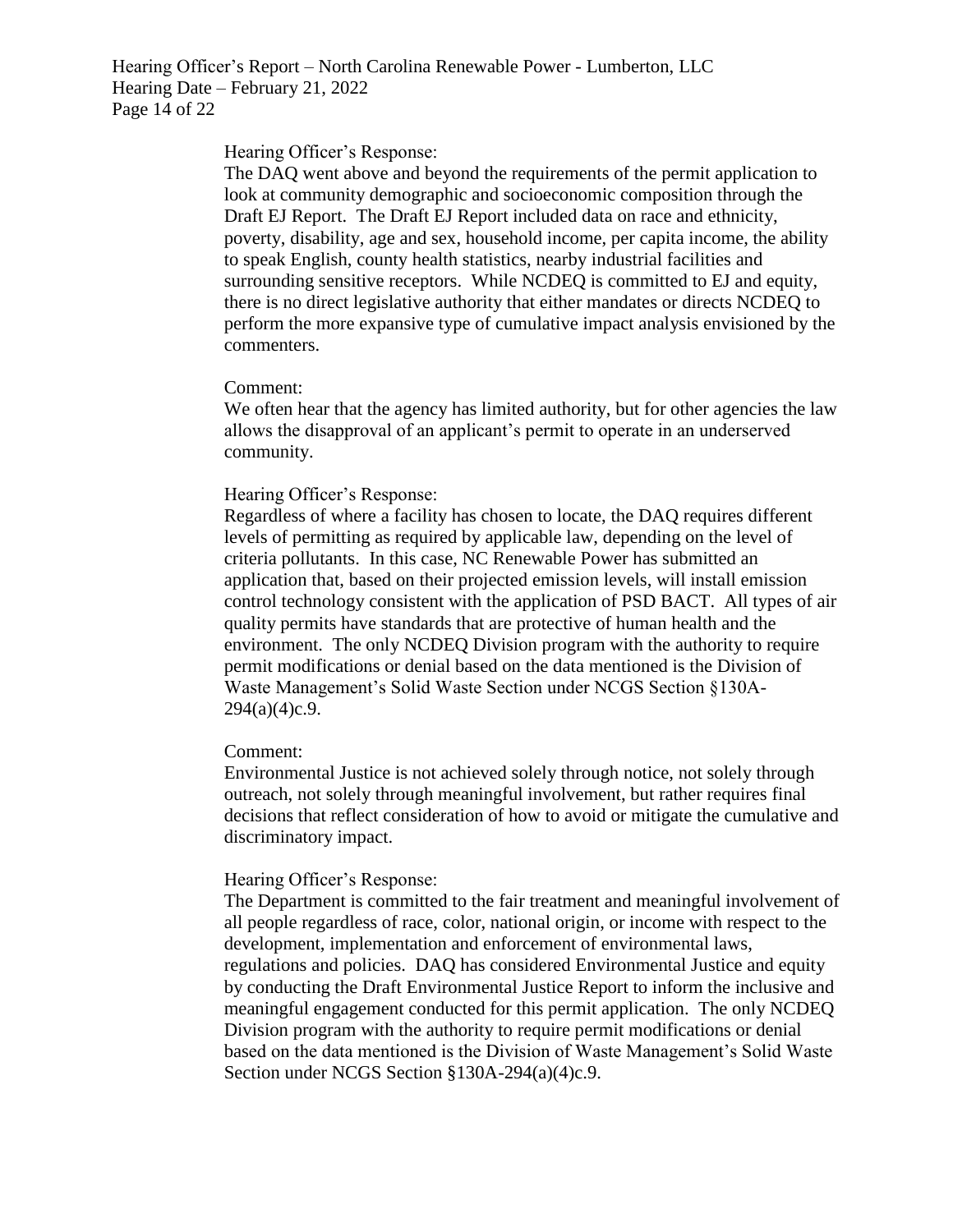Hearing Officer's Report – North Carolina Renewable Power - Lumberton, LLC Hearing Date – February 21, 2022 Page 15 of 22

#### Comment:

Regarding the draft Environmental Justice report, seven potentially limited English proficiency in language groups were identified during the initial screening of demographic data, Spanish or Spanish Creole, French, Vietnamese and other Asian languages. However, none of the language groups identified reach the 5 percent. If the larger LEP groups are identified during the permit process or specific translation requests are received, DAQ will revisit the safe harbor guidelines. Has DAQ revisited the safe harbor guidelines and to whom in these language groups has translation been provided?

### Hearing Officer's Response:

The DAQ and Departmental EJ Program did not receive any additional data indicating a larger population for any of the languages identified through initial screening, nor specific requests to provide translation or interpretation services for any particular language. Therefore, no translations were conducted for this permit application or associated materials.

**Recommendation:** No edits to the draft permit are recommended.

# **I. Several commenters suggested the Facility was expanding**

Comment:

Several commenters suggested not approving the "plant expansion."

# Hearing Officer's Response:

This application does not expand the capacity of the Facility. There may have been some confusion with the boiler maintenance project included in the application amendment.

**Recommendation:** No edits to the draft permit are recommended. Recommend that the Permit Engineer clarify in the final permit review that the boiler maintenance project does not increase the capacity of the Facility.

# **J. Comments regarding sufficiency of monitoring.**

#### Comment:

Several commenters suggested the permit included an insufficient level of monitoring at the Facility.

# Hearing Officer's Response:

The draft (and current) permit requires CEMS for NOX, CO, and SO2 and Continuous Opacity Monitoring (COMS) for visible emissions from the boilers. The draft permit also requires stack testing for HCl and chlorine, PM, and other pollutants within 180 days of restart after completing the boiler maintenance project.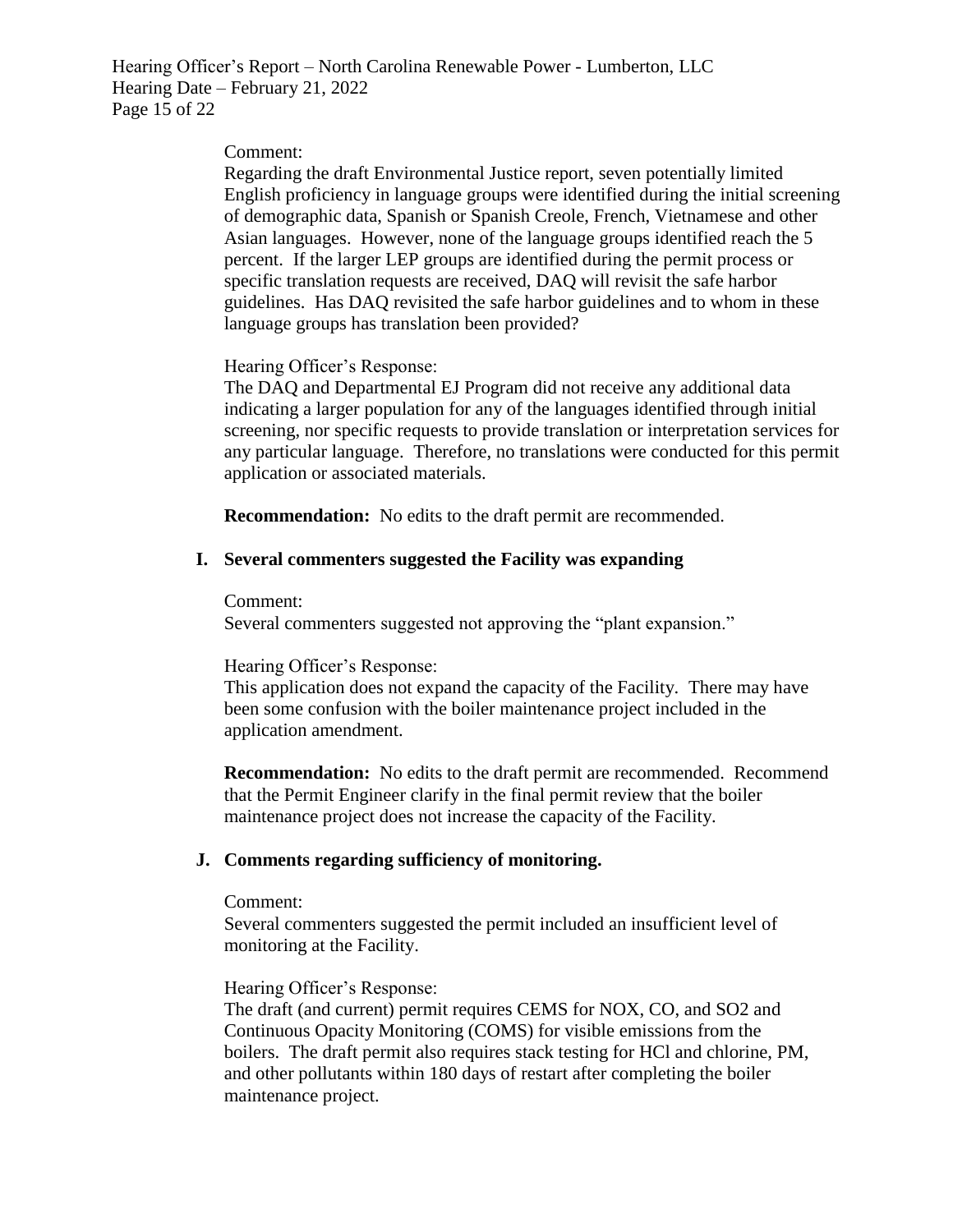# **Recommendation:** No edits to the draft permit are recommended.

#### **K. Comments regarding constituents in chicken feed.**

#### Comment:

One commenter indicated there were metals/contaminants in the chicken feed.

# Hearing Officer's Response:

Before the Facility could use poultry litter as a fuel in its boilers, a non-hazardous secondary material (NHSM) determination was required to ensure that poultry litter was not CISWI solid waste. The poultry litter supplier submitted information to the DAQ showing the results of litter analysis. The results were reviewed by the Permitting Section personnel, and Applicability Determination No. 2131 was issued on March 8, 2013. The Applicability Determination concluded the following: *"Used poultry litter is a non-hazardous secondary material (NHSM) within the meaning of Title 40, Part 241 of the Code of Federal Regulations (40 CFR Part 241). The used poultry litter described in your correspondence referenced above will be processed by PPUSA. It meets the legitimacy criteria provided in 40 CFR 241.3. The NC DAQ has determined, therefore, that the combustion of this material would not be subject to the requirements of the Commercial and Industrial Solid Waste Incineration (CISWI) emission standard. This determination relies on the language of the recently published Federal rules defining NHSM, and 40 CFR Part 60 Subpart CCCC."*

**Recommendation:** No edits to the draft permit are recommended.

# **L. Comments regarding the Facility operation and climate change**

# Comment:

Several commenters indicated that operation of the Facility is inconsistent with Governor Cooper's Executive Order on climate change.

# Hearing Officer's Response:

Governor Cooper's Executive Order 80 (EO80) sets emission reduction goals for the state of North Carolina to strive to achieve. Those goals include a reduction in statewide greenhouse gas (GHG) emissions of 40 percent below 2005 levels, an increase in zero emission vehicles, and energy consumption reductions in state owned buildings of 40 percent from 2002-2003 levels. It also requires state agencies to develop plans for becoming more resilient to climate change impacts. The NC Climate Change Interagency Council is charged with developing holistic approaches and programs so that North Carolina can strive to accomplish all the goals in EO80 while ensuring that North Carolina's vibrant economy continues to expand. All of the work products specifically directed in EO80 have been published and are publicly available.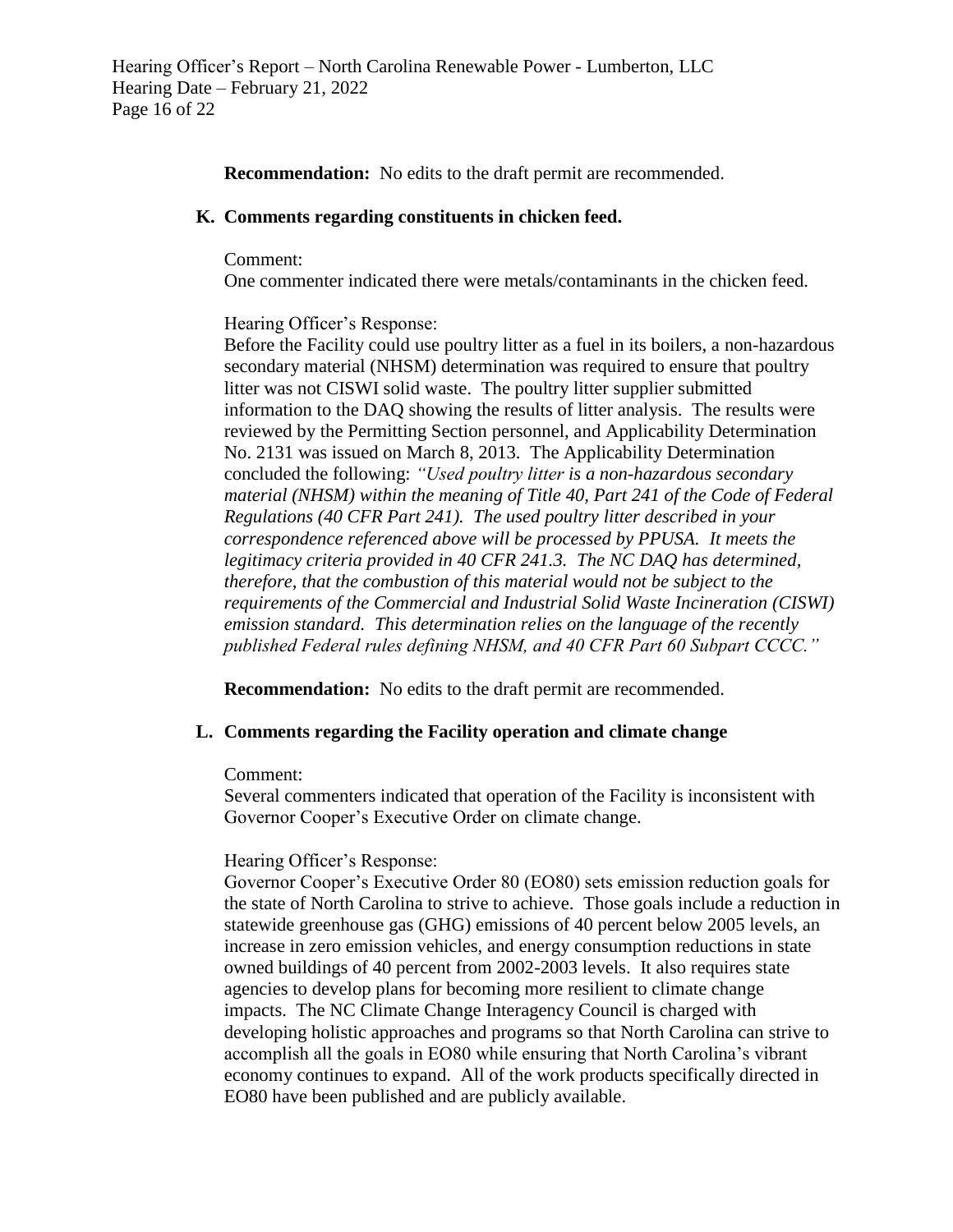The North Carolina Clean Energy Plan (CEP) was published by DEQ in October of 2019. This plan includes 39 stakeholder-developed recommendations to expand the use of clean energy and energy efficiency in the electricity sector through policy, administrative, and voluntary actions. It also established a goal of reducing GHGs by 70 percent from 2005 levels by 2030 and a second goal of net zero GHG emissions by 2050. Since its publication, several public and private entities as well as DEQ have begun working on implementation of various recommendations, including the GHG goals.

The CEP stated that using biomass for energy production has been defined as "renewable energy" in both Federal and State policy. The CEP further goes on to say that North Carolina's wood products industries utilize low cost or free waste wood to generate electricity for onsite use. These low-cost fuels provide for less price volatility compared to other traditional fuels. Using the waste biomass for energy production can divert it from landfills and can offset production and consumption of traditional fossil fuels. Finally, since the fuel can be stored for use, biomass electric production is dispatchable and can be scheduled for optimal timing when the resource is most needed.

It acknowledged that biomass combustion releases carbon into the atmosphere at a faster pace than if the forests were left intact to absorb and sequester carbon dioxide emitted from anthropogenic sources. The method for accounting this complex issue has been studied by EPA and other national experts, and the latest accepted methodology was employed in the development of the NC GHG Inventory. EPA's Science Advisory Board remains deadlocked after years of debate on the best way to advise regulators on how to account for emissions from burning biomass.

The DEQ also published the North Carolina Climate Risk Assessment and Resilience Plan in June of 2020. This plan includes both a state-level climate science report as well as specific hazards and vulnerabilities to climate change identified by state agencies along with some sector specific resilience strategies. The plan also includes 25 recommendations to sequester carbon and build resilience using North Carolina's natural and working lands. The forestry recommendations were developed by 18 expert members representing 1) federal and state governmental units including the North Carolina Forest Service, 2) university experts, 3) forestry consultants, and 4) conservation organizations such as The Nature Conservancy and the Dogwood Alliance. There are seven recommendations pertaining to forestry and one of the plan's key findings is that sustainable management and financial support of the 14 million acres of forest land owned by North Carolina's private forest landowners must be a cornerstone of any actions taken by the State. The plan specifically recommends 1) modernizing forest policy and tax incentives to reduce the threat of converting forests to other land uses by encouraging landowners to invest in management and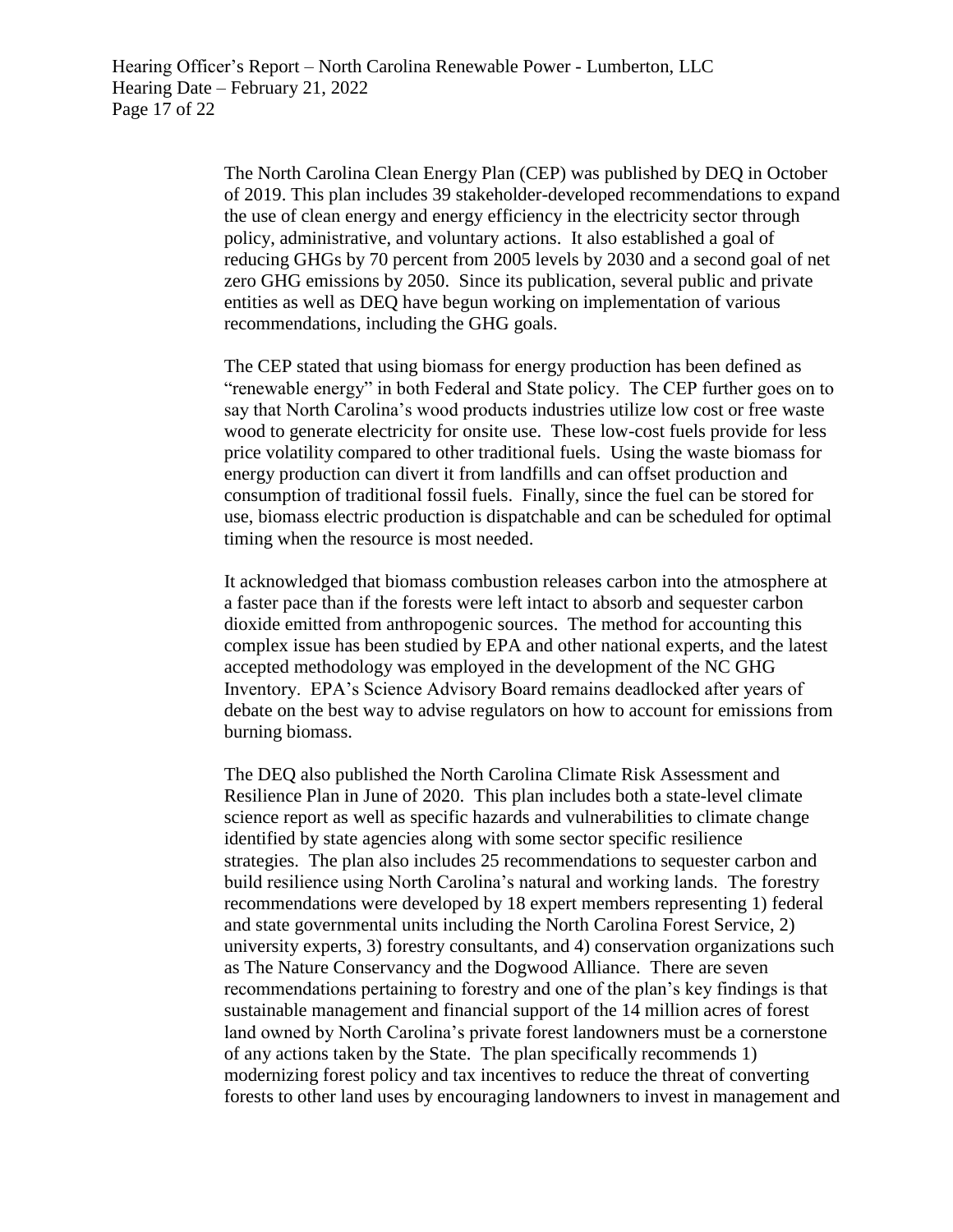restoration rather than harvesting prematurely or even selling the land for financial gain, and 2) creating economic incentives for the use of wood products that store the carbon for long periods of time  $(+20 \text{ years})$ , which could result in creating less favorable economics for using the wood as fuel.

**Recommendation:** No edits to the draft permit are recommended.

# **M. General comments not directly related to the expressed intent of the public hearing.**

Comment:

Many commenters submitted emails and spoke at the public hearing to express their opposition to the Facility operation and did not address specific concerns with the current draft air quality permit or the permitting process involved in drafting the permit. The following consolidated list of comments were noted, in particular:

- Shut this plant down and/or do not approve the permit.
- Despite the name, it is not a renewable energy facility.
- NCRP is accused of "greenwashing".
- Parent company not NC based, but from Georgia.
- The Facility is "government subsidized."
- The Facility is built on a brownfield hazardous waste site.

# Hearing Officer's Response:

Although these comments are not directly related to the draft air quality permit for the NCRP, they reveal the passion many in the community feel about issues related to the proposed project. Of the fifty (50) comments (four duplicates) received, none were in support of NCRP.

# **N. Compliance History and Violations**

# Comment:

Many comments were made concerning the Facility's track record with compliance.

Hearing Officer's Response:

NCRP has had the following compliance issues within the past six years:

- On June 29, 2016, NCRP was issued a Notice of Violation/Notice of Recommendation for Enforcement (NOV/NRE) for exceeding SB3 limits for PM2.5, SO2, and NOx; for having excessive COMS downtime in violation of NSPS Subpart Db, and for failing to conduct source testing within 180 days of startup of the boilers.
- On August 1, 2016, Special Order of Consent (SOC) 2016-002 was issued to address violations cited in the NOV/NRE on June 29, 2016. The order also addressed issues relating to CO emissions. NCRP paid \$9,000 as an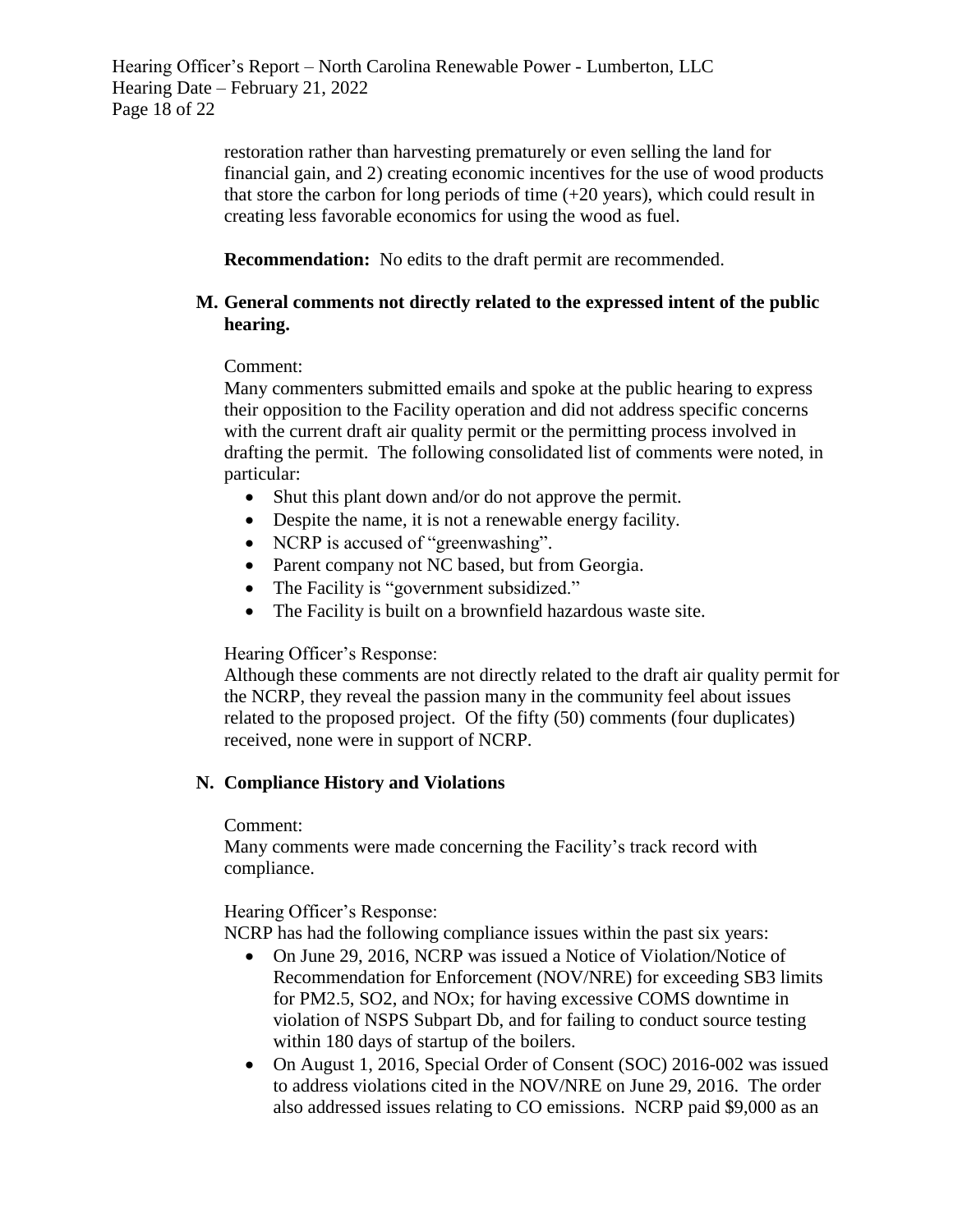Hearing Officer's Report – North Carolina Renewable Power - Lumberton, LLC Hearing Date – February 21, 2022 Page 19 of 22

> upfront penalty for these violations under the SOC. NCRP also paid an additional \$6,000 on January 31, 2017 in stipulated penalties for violating the terms of the SOC.

- On September 12, 2016, NCRP was issued a Notice of Deficiency for failure to submit a Notice of Compliance Status within 120 days of initial tune-up of the boilers.
- On October 28, 2016, the Facility submitted a "Compliance Plan" as required by SOC 2016-002. The Plan stated that the Facility intends to submit a PSD application.
- On November 16, 2016, the Facility was issued an NOV/NRE for exceeding the PSD avoidance limit for CO emissions.
- On February 27, 2017, SOC 2017-001 was issued to address exceedances of the PSD avoidance limit for CO emissions. The Facility was required to submit a PSD permit application within 30 days of issuance of the SOC. NCRP paid \$15,000 as an upfront penalty for these violations under the SOC. NCRP also paid an additional \$12,000 on August 2, 2017 in stipulated penalties for violating the terms of the SOC.
- On March 13, 2017, an NOV/NRE was issued for exceeding SB3 limits for NOx and for having excessive COMS downtime in violation of NSPS Subpart Db during the second half of 2016. The Facility also experienced three (3) exceedances of the PSD avoidance limit for CO (250 tons per twelve-month rolling total).
- On June 30, 2017, an NOV was issued to the Facility for numerous monitoring and recordkeeping violations observed during the compliance inspection on June 8, 2017 and subsequent record review on June 13, 2017.
- A civil penalty in the amount of \$11,555, including costs, was assessed on July 25, 2017 for exceeding SB3 limits for  $NO<sub>X</sub>$  and for having excessive COMS downtime in violation of NSPS Subpart Db. The penalty was paid in full on September 8, 2017.
- On November 27, 2018, NCRP was issued an NOV/NRE for exceeding SB3 limits for NOx.
- On February 28, 2019, a civil penalty was assessed in the amount of \$8,596, including costs, for the violations cited in the NOV/NRE dated November 27, 2018. The civil penalty was paid in full on April 5, 2019.
- On April 16, 2020, an NOV/NRE was issued for CEMS downtime as reported by the Facility on the semi-annual monitoring report for the fourth quarter of 2019. On September 18, 2020, a civil penalty was assessed in the amount of \$3,449, including costs, for these violations. The civil penalty was paid in full on October 20, 2020.
- On December 9, 2020, an NOV/NRE was issued for excess emissions from the continuous opacity monitor (COM) during first, second, and third quarters of 2020. On April 26, 2021, a civil penalty was assessed in the amount of \$10,407, including costs, for these violations. The civil penalty was paid in full on May 24, 2021.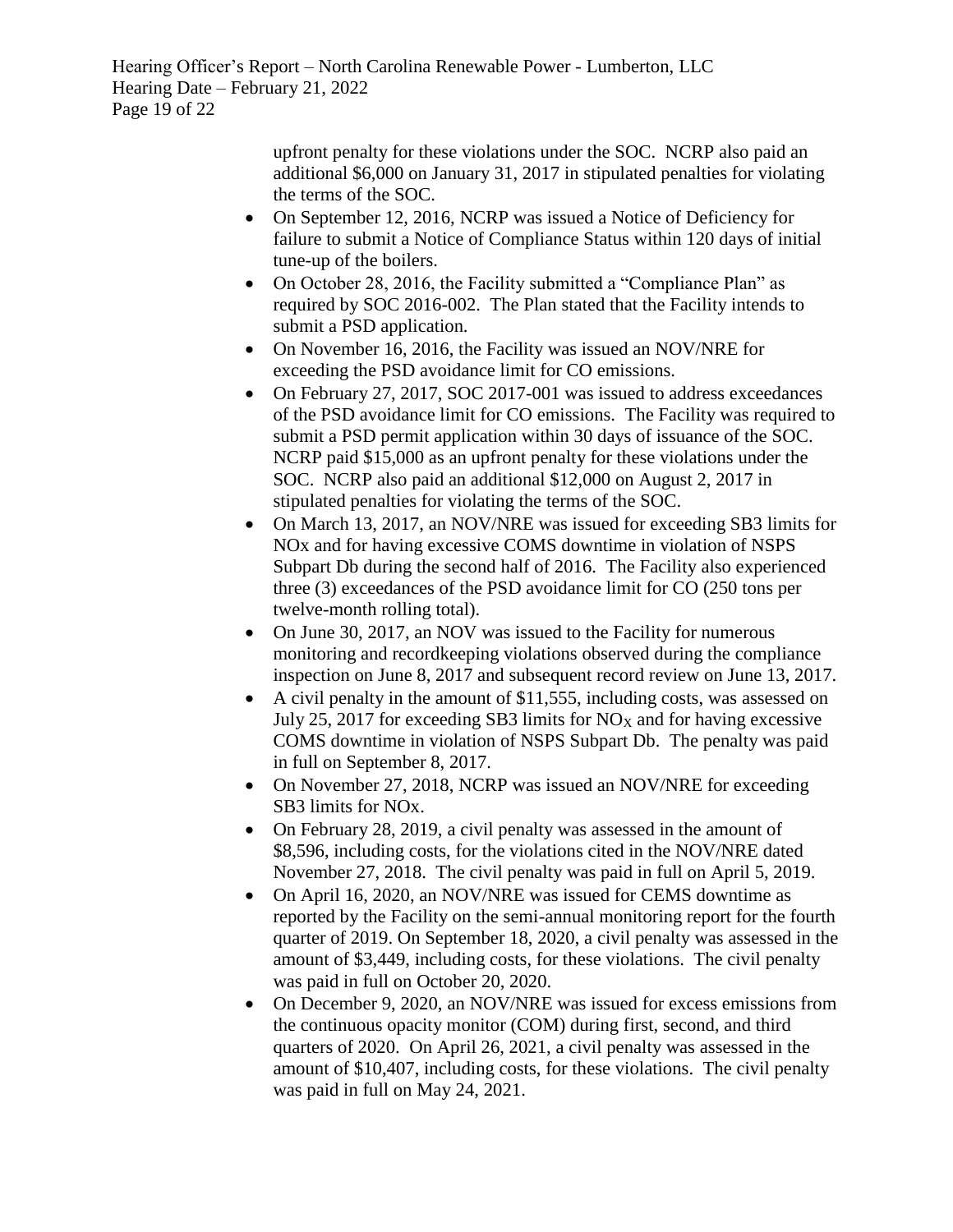• On February 23, 2022, NCRP was issued a Notice of Deficiency for late submittal of semiannual reporting requirements.

The Facility has resolved the violations noted above. The issuance of the PSD permit will resolve the SOC requirements. The DAQ Fayetteville Regional Office and Raleigh Central Office CEMS review group is successfully identifying and addressing compliance issues for the NCRP facility through their onsite inspections, emissions testing requirements and observations, and review of required monitoring, recordkeeping, and submitted reports. However, if the Facility continues to elicit violations for non-compliance, then additional measures will be taken in accordance with the DAQ's Tiered Enforcement Guidelines.

**Recommendation:** No edits to the draft permit are recommended.

# **V. Summary of Recommended Edits to the Draft Permit**

The following edits are recommended to be made to the draft air permit before issuance:

- The permit should be edited to include a requirement for an emissions test for all six HAPs (formaldehyde, methanol, as well as acrolein, acetaldehyde, phenol, and propionaldehyde) from the belt dryers.
- Include a limit in the permit that the fourth belt dryer cannot operate until approved compliance testing results demonstrate that the Facility is HAP minor.
- A screening analysis should be performed in order to get a baseline level of assurance that TPERs and/or AALs are not exceeded at conservatively assumed emission rates for acetaldehyde, acrolein, and phenol. Finally, include a requirement in the permit that confirmatory air toxics modeling be performed after the required belt dryer testing (added in IV.A above) results are approved if the emission rates are higher than estimated for the air toxics review.

These edits to the air permit are recommended in order to address quantification of some of the known HAPs/TAPs that may not have been fully accounted for. This is to confirm that the Facility is HAP minor as indicated by the Facility.

# **VI. Conclusions and Recommendations**

All the public comments regarding whether or not the Division of Air Quality should issue the PSD modification permit with implementation of BACT to North Carolina Renewable Power Lumberton, LLC, a biomass to energy facility located at 1866 Hestertown Road, Lumberton, Robeson County, North Carolina, have been considered. It is the recommendation of the hearing officer that the Director issue the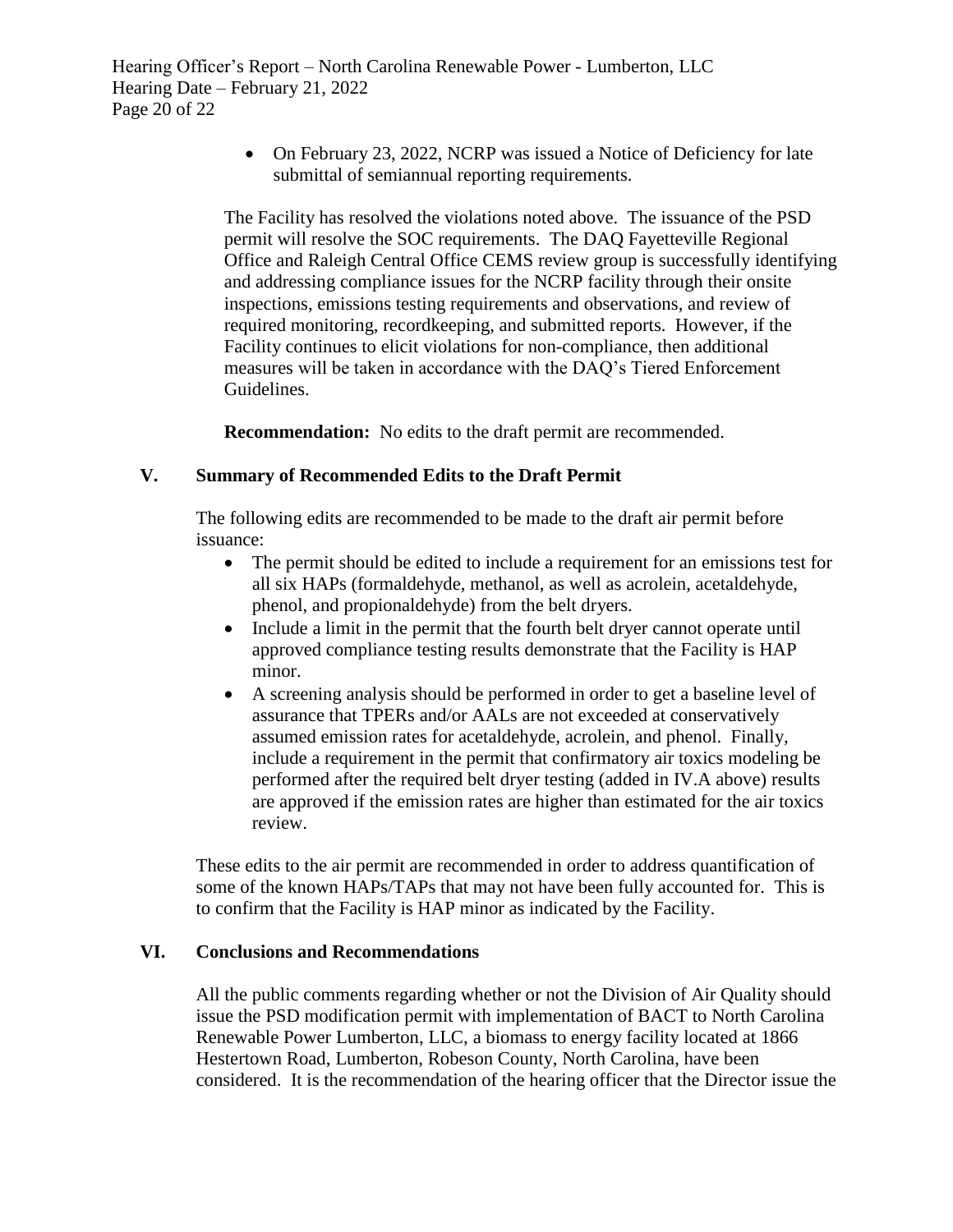Hearing Officer's Report - North Carolina Renewable Power - Lumberton, LLC Hearing Date - February 21, 2022 Page  $21$  of 22

> Air Quality permit, if after the 45-day EPA review period, the EPA does not object to the permit as specified in 40 CFR  $70.8(c)(1)$ , and after considering the following:

Add the three recommended air permit modifications as described in Section V above.

William J. Will

William T. Wike, Jr., Hearing Officer

пá

o.

 $4/01/2022$ 

Date